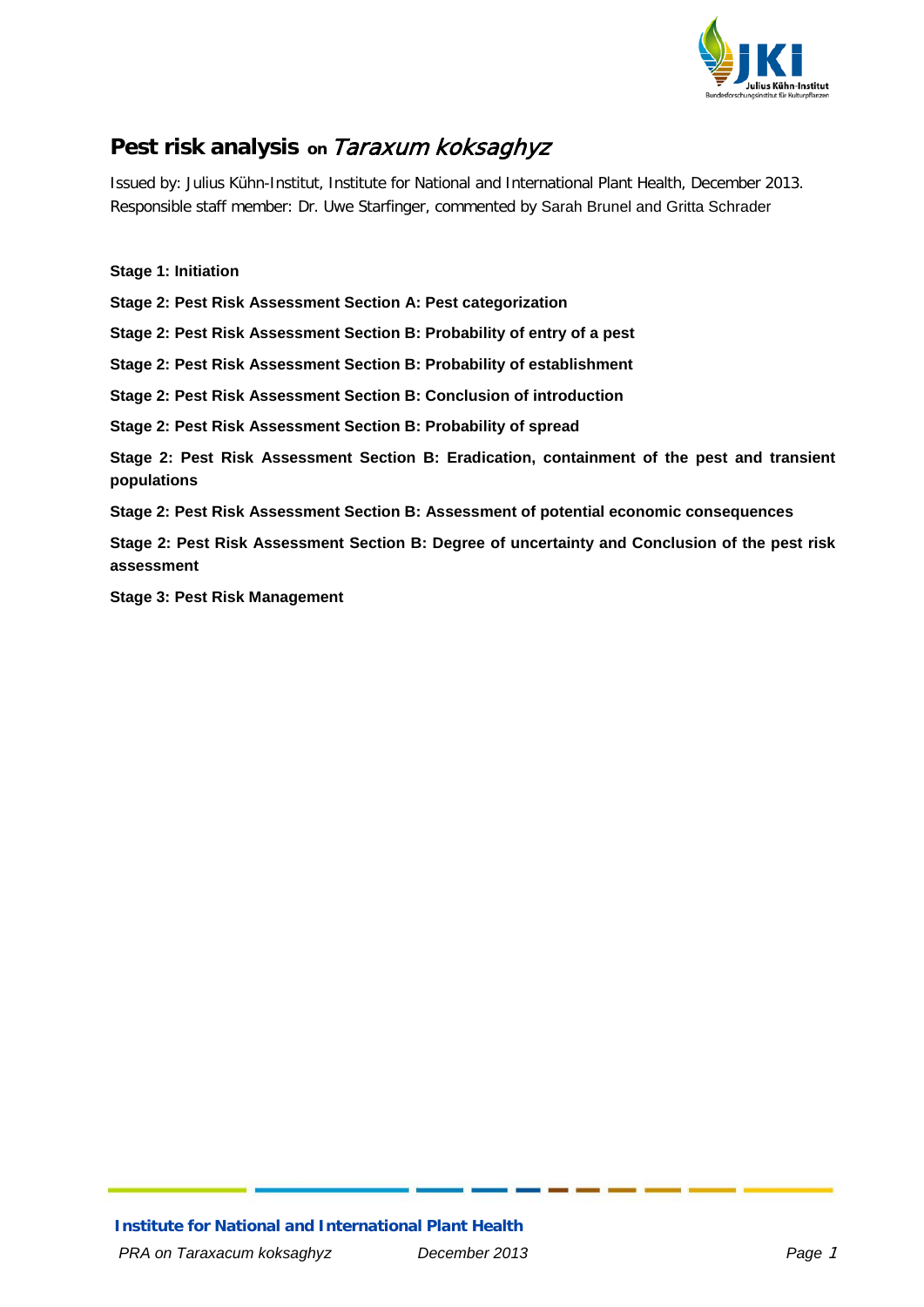

#### <span id="page-1-0"></span>**Stage 1: Initiation**

#### **1.01 - Give the reason for performing the PRA**

Other reason

#### **1.01b - If other reason, specify**

The plant has been used in the past for the production of rubber in temperate climate. This use was due to rubber shortage particularly in war times. Because of low productivity this was discontinued after WW II. In recent times, interest has focused again on the plant and its use for rubber production.

This PRA was initiated before planting larger amounts of the species in order to examine the potential danger of its becoming invasive.

#### **1.02a - Name of the pest**

*Taraxacum koksaghyz* Rodin; Russischer Löwenzahn, Rubber Dandelion. Synonyms: *T. bicorne*,

#### **1.02b - Indicate the type of the pest**

Non parasitic plant

#### **1.02d - Indicate the taxonomic position**

Magnoliophyta

Asterales

Asteraceae

#### **1.03 - Clearly define the PRA area**

NE-Germany: Federal States of Mecklenburg-Vorpommern, Brandenburg and Berlin. Currently there are plans for trial plantations of *T. koksaghyz* in this region. The results of the PRA may not be valid for other parts of Germany or for other countries.

#### **1.04 - Does a relevant earlier PRA exist?**

no

A PRA was developed by the Canadian Food Inspection Agency (CFIA 2011). It does not follow the EPPO scheme and was done for North America.

# **1.06 - Specify all host plant species (for pests directly affecting plants) or suitable habitats (for non parasitic plants). Indicate the ones which are present in the PRA area.**

The species occurs in well-drained, moist soils in open or half-shady conditions (Ulmann 1951).

# **1.07 - Specify the pest distribution for a pest initiated PRA, or the distribution of the pests identified in 2b for pathway initiated PRA**

The natural range is in Kazakhstan where the species is found in grasslands at elevations of 1800 - 2100 m asl (Ulmann 1951). It is also reported from western China and Kyrgyzstan (CFIA 2011).

The species has been cultivated in several parts of the world, e.g., Russia, Germany, North America and is reported to occur locally in some countries like Austria, Czechoslovakia, Germany, Hungary, Romania, and western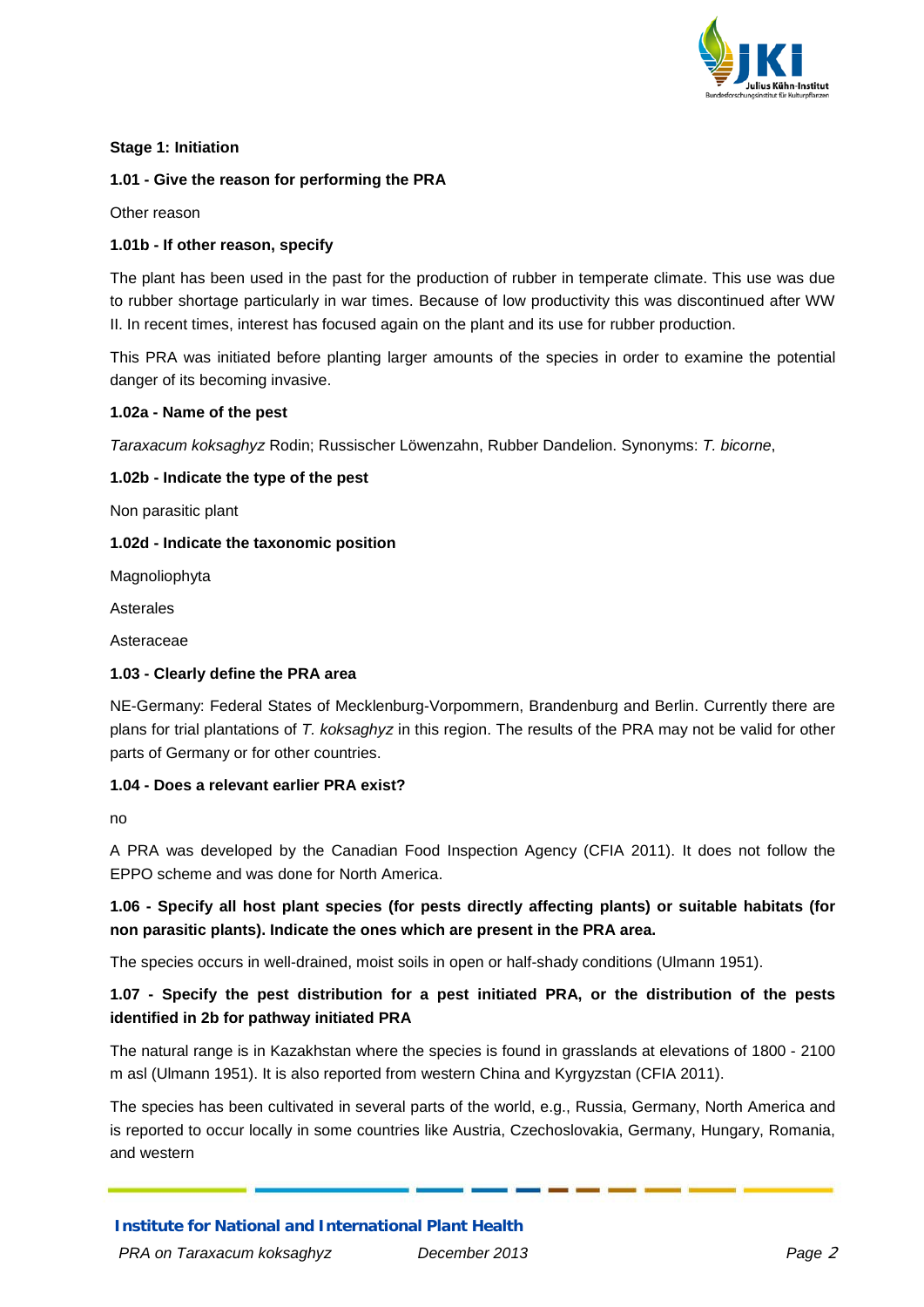

Russia etc. (CFIA 2011).

The German Flora database (floraweb), however, does not list the species and it is not listed as occurring in Germany in Buttler et al. (2012). It is also not mentioned as occurring in Germany by Uhlemann (2001).

**Institute for National and International Plant Health** *PRA on Taraxacum koksaghyz December 2013 Page* 3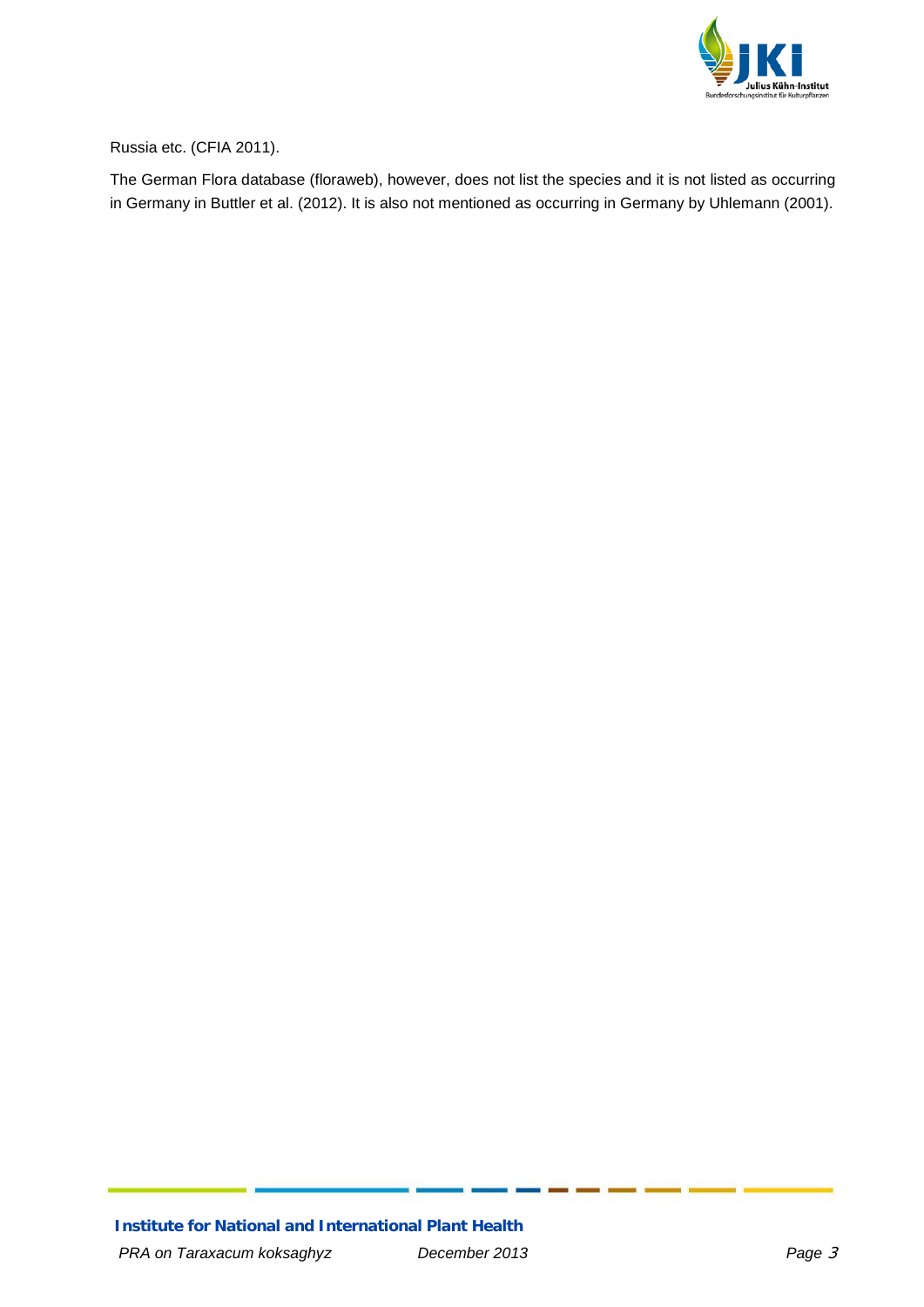

#### <span id="page-3-0"></span>**Stage 2: Pest Risk Assessment Section A: Pest categorization**

#### **Identity of the pest (or potential pest)**

# **1.08 - Does the name you have given for the organism correspond to a single taxonomic entity which can be adequately distinguished from other entities of the same rank?**

yes

*Taraxacum* taxonomy is complex. Species' ranks are often used differently by different authors (e.g., Brouillet 2006).

In germplasm collections, many of the supposed *T. koksaghyz* were in fact *T. brevicorniculatum* (Kirschner et al. 2012).

## **1.10 - Is the organism in its area of current distribution a known pest (or vector of a pest) of plants or plant products?**

no

The plant invades into agricultural fields in its native area, but reports of impacts are lacking.

# **1.11 - Does the organism have intrinsic attributes that indicate that it could cause significant harm to plants?**

yes or uncertain (the organism may become a pest in the PRA area)

The plant may easily spread and effects are difficult to predict. In particular, the possibility of hybridizing with native *Taraxacum* species needs to be addressed.

#### **1.12 - Does the pest occur in the PRA area?**

no

Even though it was stated sometimes (CFIA 2011), German Flora lists deny its occurrence outside cultivation in Germany (Buttler et al. 2012).

# **1.14 - Does at least one host-plant species (for pests directly affecting plants) or one suitable habitat (for non parasitic plants) occur in the PRA area (outdoors, in protected cultivation or both)?**

yes

The plant can grow in open vegetation like meadows which abound in the PRA area.

#### **1.15a - Is transmission by a vector the only means by which the pest can spread naturally?**

no

The plant can easily spread by seeds.

**1.16 - Does the known area of current distribution of the pest include ecoclimatic conditions comparable with those of the PRA area or sufficiently similar for the pest to survive and thrive (consider also protected conditions)?**

yes

The plant was planted successfully in regions with different climates.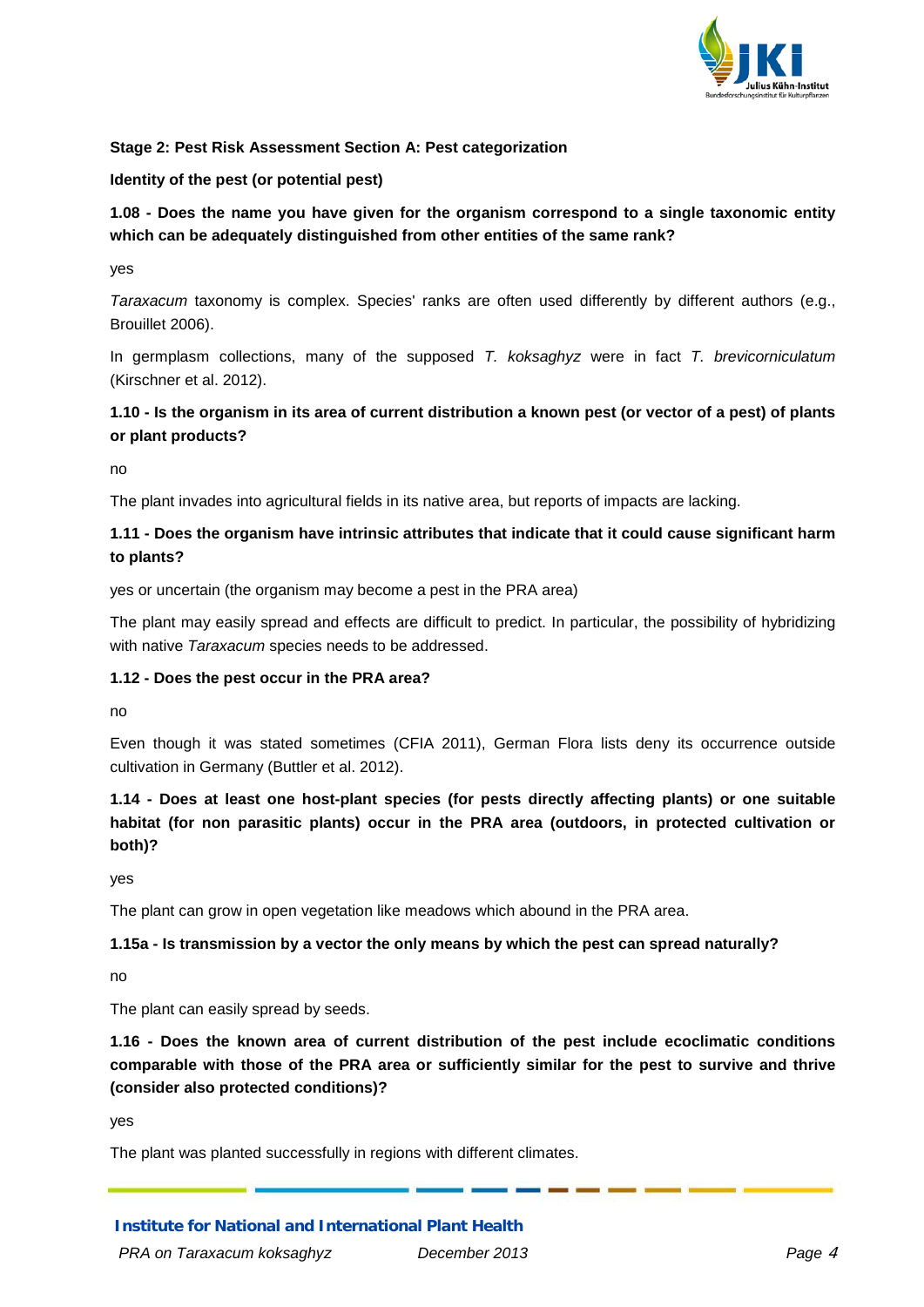

**1.17 - With specific reference to the plant(s) or habitats which occur(s) in the PRA area, and the damage or loss caused by the pest in its area of current distribution, could the pest by itself, or acting as a vector, cause significant damage or loss to plants or other negative economic impacts (on the environment, on society, on export markets) through the effect on plant health in the PRA area?**

uncertain

Effects of hybridization need to be considered.

#### **This pest could present a phytosanitary risk to the PRA area.**

#### **1.18 - Summarize the main elements leading to this conclusion.**

The plant is likely to be able to grow and to disperse in the PRA area. Probability of damage to plants seems low but hybridization with native plants may be detrimental.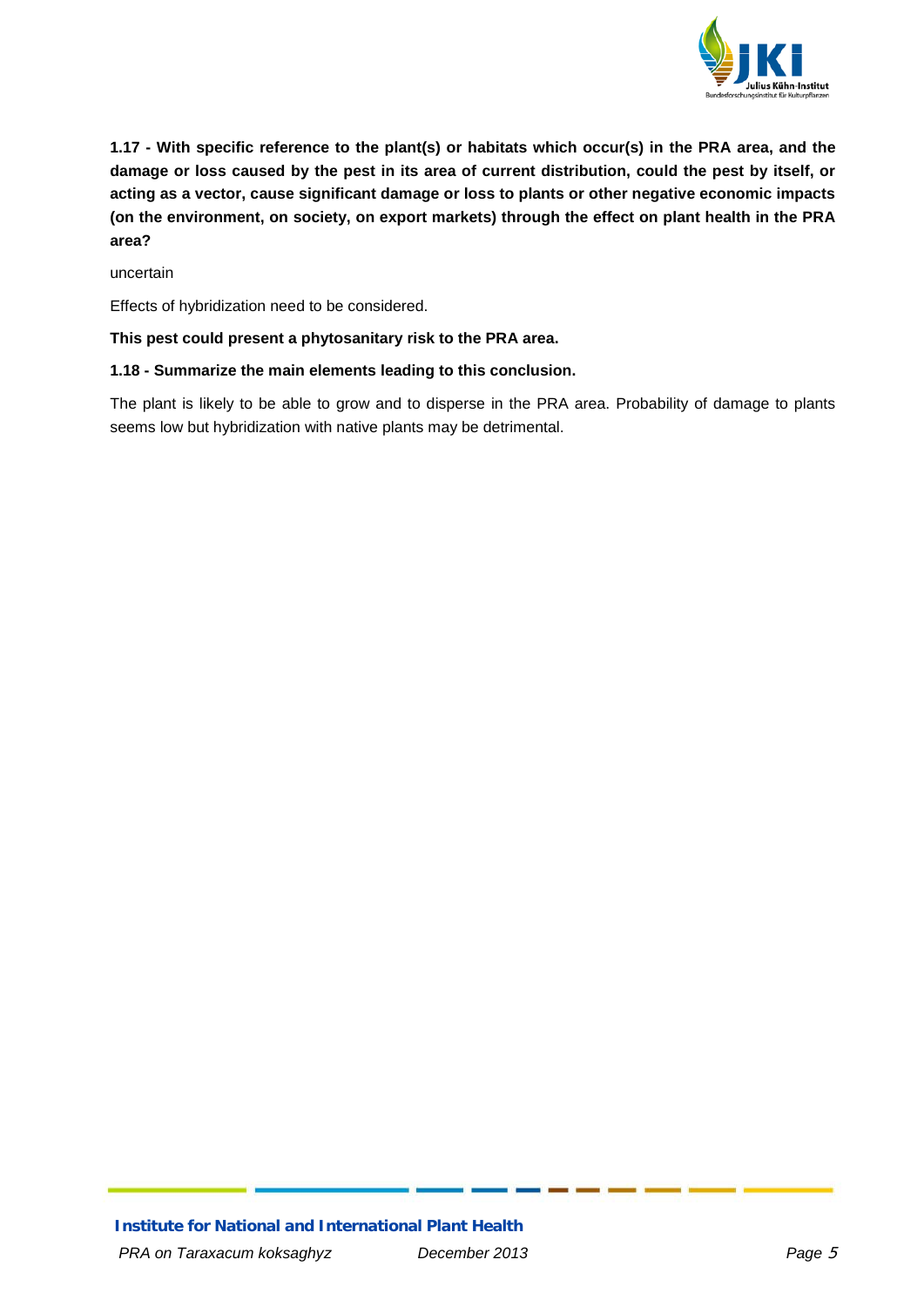

<span id="page-5-0"></span>**Stage 2: Pest Risk Assessment Section B: Probability of entry of a pest**

**2.01a - Describe the relevant pathways and make a note of any obvious pathways that are impossible and record the reasons. Explain your judgement** 

Introduction as a plant for rubber production.

**2.01b - List the relevant pathways that will be considered for entry and/or management. Some pathways may not be considered in detail in the entry section due to lack of data but will be considered in the management part.**

Deliberate introduction

Pathway 1: **Deliberate introduction**

**2.03 - How likely is the pest to be associated with the pathway at the point(s) of origin taking into account the biology of the pest?**

very likely

Level of uncertainty: low

Deliberate introduction.

**2.04 - How likely is the pest to be associated with the pathway at the point(s) of origin taking into account** *current management* **conditions?**

very likely

Level of uncertainty: low

Deliberate introduction

**2.05 - Consider the volume of movement along the pathway (for periods when the pest is likely to be associated with it): how likely is it that this volume will support entry?**

very likely

Level of uncertainty: low

Deliberate introduction

**2.06 - Consider the frequency of movement along the pathway (for periods when the pest is likely to be associated with it): how likely is it that this frequency will support entry?**

very likely

Level of uncertainty: low

Deliberate introduction

#### **2.07 - How likely is the pest to survive during transport or storage?**

very likely

Level of uncertainty: low

Deliberate introduction

**Institute for National and International Plant Health**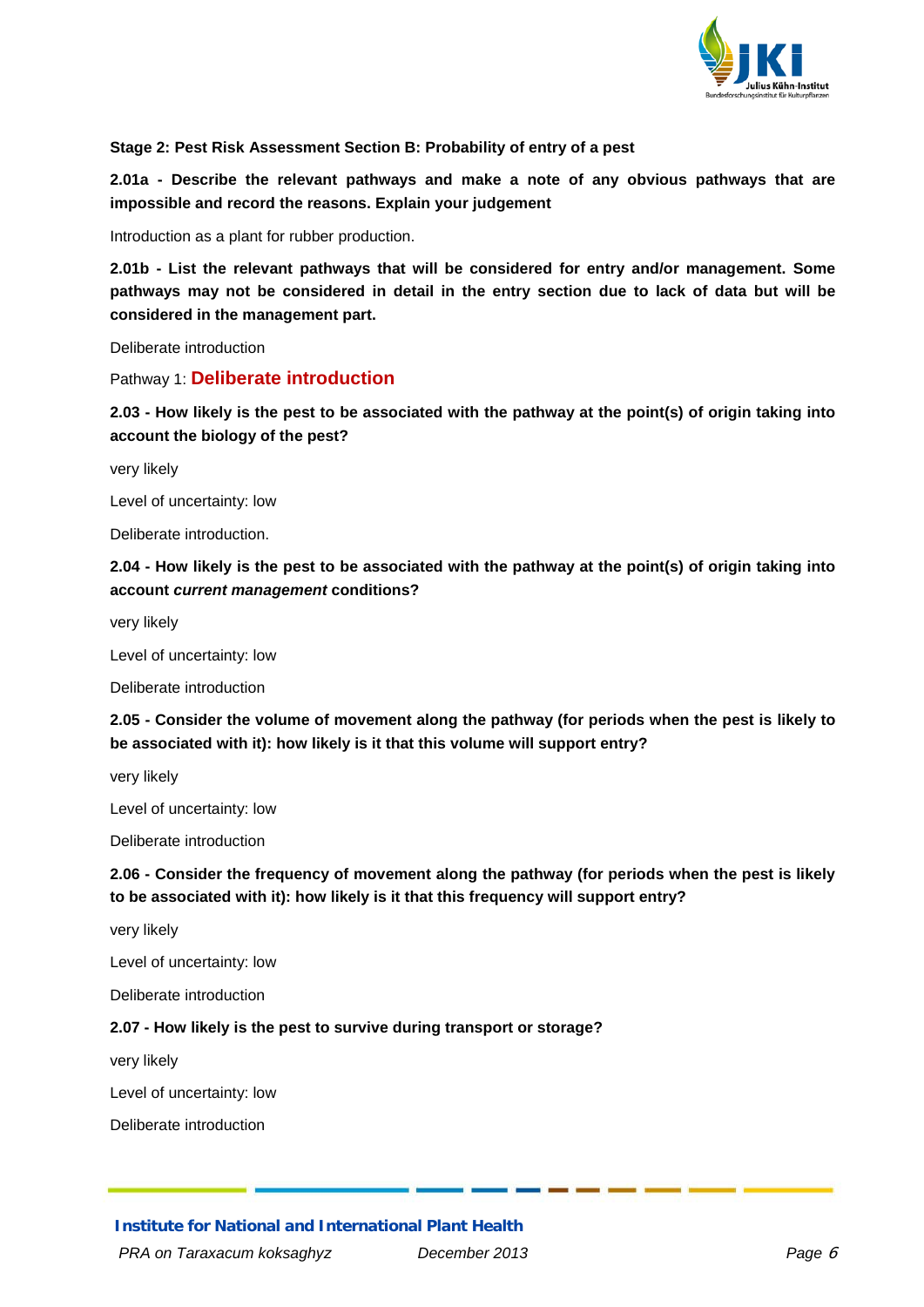

#### **2.08 - How likely is the pest to multiply/increase in prevalence during transport or storage?**

very unlikely

Level of uncertainty: low

Seed transport

# **2.09 - Under current inspection procedures how likely is the pest to enter the PRA area undetected?**

very likely

Level of uncertainty: low

Deliberate introduction

#### **2.10 - How likely is the pest to be able to transfer from the pathway to a suitable host or habitat ?**

moderately likely

Level of uncertainty: medium

Seeds are wind-dispersed and are estimated to travel c. 500m.

#### **2.11 - The probability of entry for the pathway should be described**

very likely

Level of uncertainty: low

Deliberate introduction

**2.13b - Describe the overall probability of entry taking into account the risk presented by different pathways and estimate the overall likelihood of entry into the PRA area for this pest (comment on the key issues that lead to this conclusion).**

very likely

Level of uncertainty: low

Deliberate introduction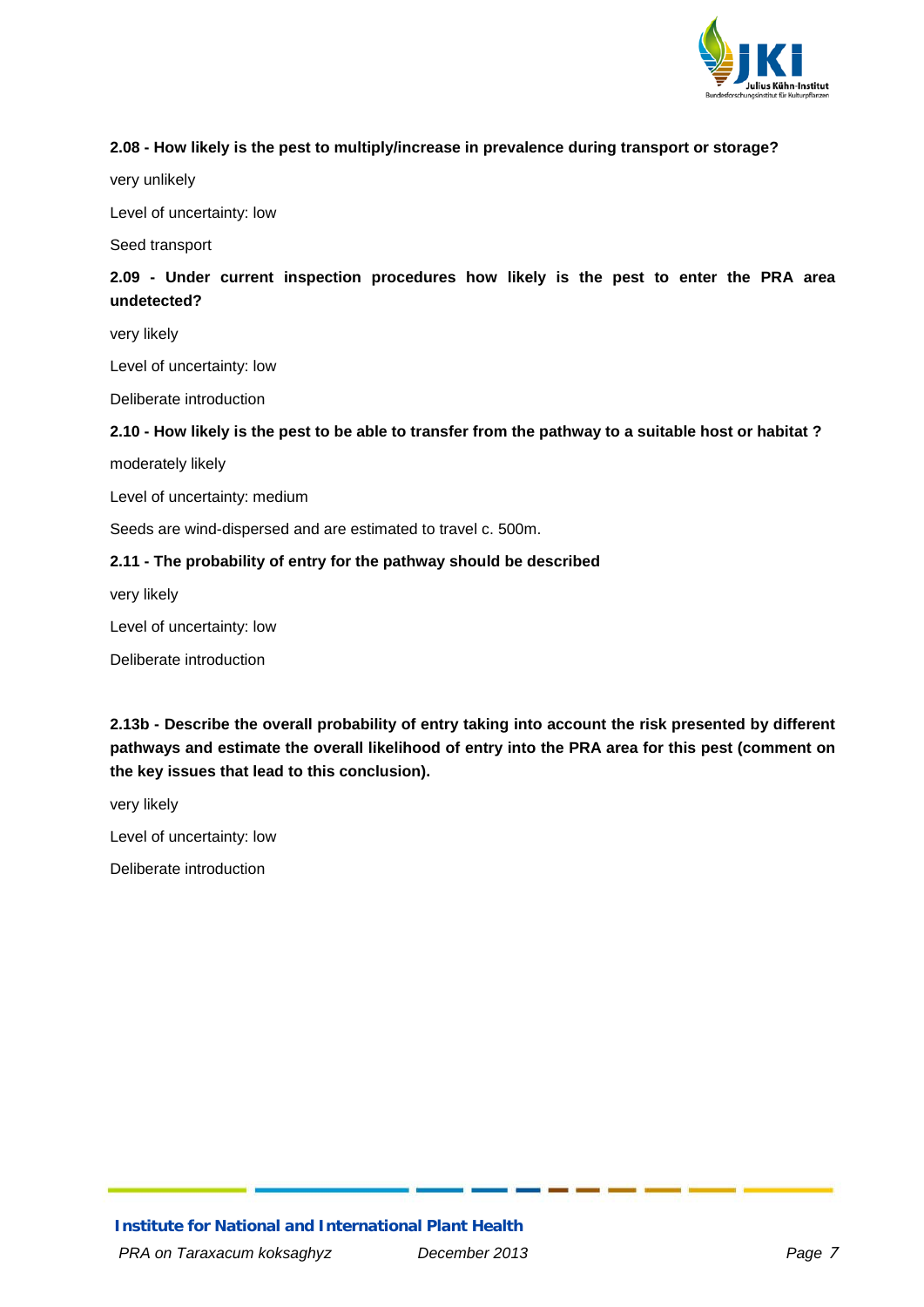

<span id="page-7-0"></span>**Stage 2: Pest Risk Assessment Section B: Probability of establishment**

**In a first step, assessors should select the ecological factors that influence the potential for establishment.**

**Seven factors may influence the limits to the area of potential establishment and the suitability for establishment within this area:** 

- **1 - Host plants and suitable habitats**
- **2 - Alternate hosts and other essential species**
- **3 - Climatic suitability**
- **4 - Other abiotic factors**
- **5 - Competition and natural enemies**
- **6 - The managed environment**
- **7 - Protected cultivation**

| No.            | Factor                                                       | Is the factor likely to<br>have<br>an influence on the<br>limits to the<br>area of potential<br>establishment? | Is the factor likely to<br>have<br>an influence on the<br>suitability of the<br>area of potential<br>establishment? | Justification                                                                                                                                                                                                                                                                                                             |
|----------------|--------------------------------------------------------------|----------------------------------------------------------------------------------------------------------------|---------------------------------------------------------------------------------------------------------------------|---------------------------------------------------------------------------------------------------------------------------------------------------------------------------------------------------------------------------------------------------------------------------------------------------------------------------|
| 1              | Host plants and<br>suitable habitats<br>(see note for Q3.01) | Yes (see 3.01)                                                                                                 | Yes (see 3.09)                                                                                                      |                                                                                                                                                                                                                                                                                                                           |
| $\overline{2}$ | Alternate hosts and<br>other essential<br>species            | <b>No</b>                                                                                                      | <b>No</b>                                                                                                           | No other species<br>limit the occurrence.<br>The plants are<br>pollinated is by<br>several insect<br>species, including<br>honeybees and<br>other bees (Ulmann<br>1951; CFIA 2011)<br>and some fly species<br>(Suomela 1950). A<br>number of other<br>insects, such as<br>beetles, ants and<br>other<br>hymenopterans can |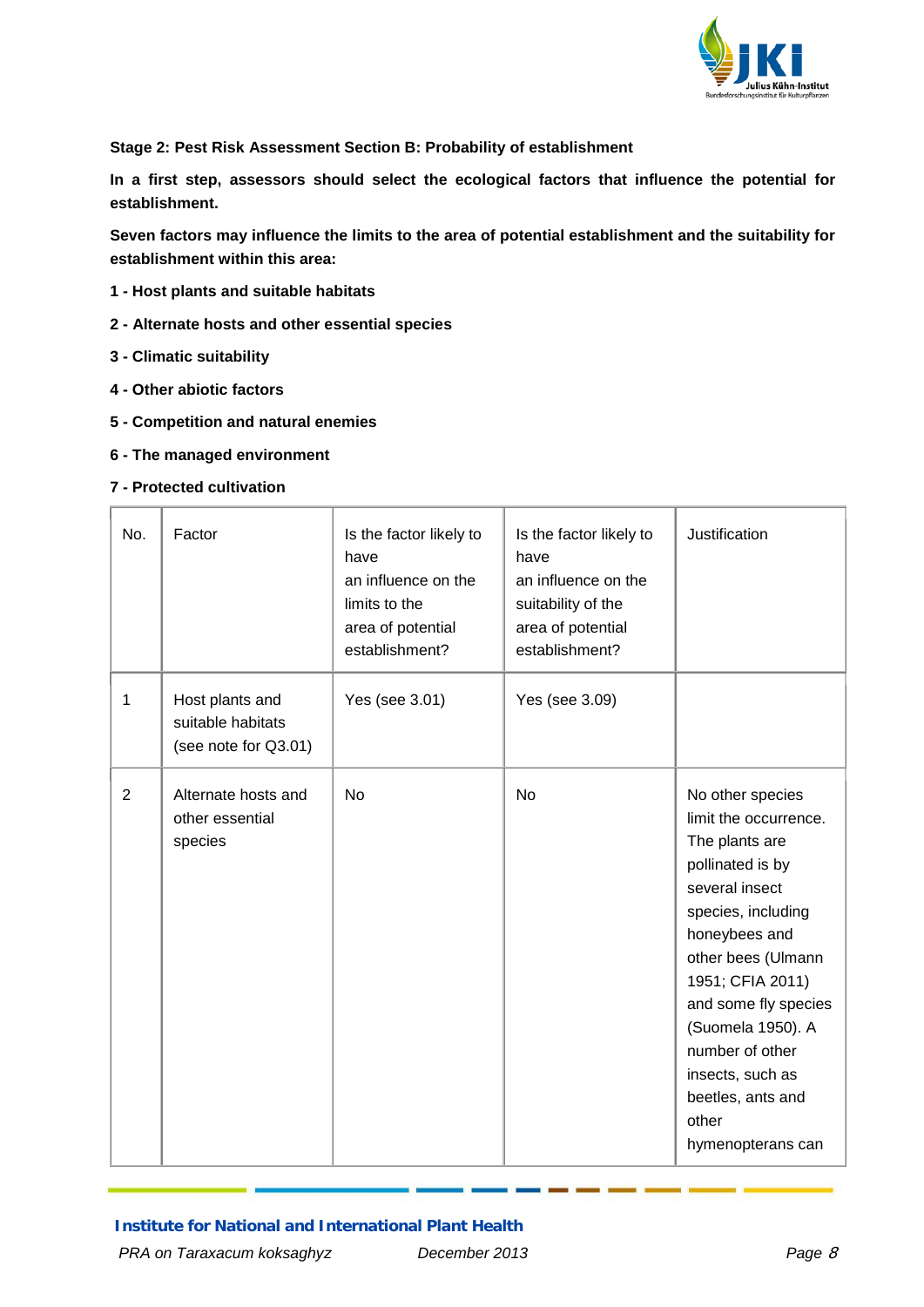

| No.            | Factor                             | Is the factor likely to<br>have<br>an influence on the<br>limits to the<br>area of potential<br>establishment? | Is the factor likely to<br>have<br>an influence on the<br>suitability of the<br>area of potential<br>establishment? | Justification                                                                                       |
|----------------|------------------------------------|----------------------------------------------------------------------------------------------------------------|---------------------------------------------------------------------------------------------------------------------|-----------------------------------------------------------------------------------------------------|
|                |                                    |                                                                                                                |                                                                                                                     | pollinate the flowers<br>(Ulmann 1951).<br>Sometimes it can be<br>self pollinated<br>(Warmke 1944). |
| 3              | Climatic suitability               | Yes (see 3.03)                                                                                                 | Yes (see 3.11)                                                                                                      |                                                                                                     |
| 4              | Other abiotic factors              | <b>No</b>                                                                                                      | Yes (see 3.12)                                                                                                      | The plant is able to<br>grow in a range of<br>soils and habitats.                                   |
| 5              | Competition and<br>natural enemies | <b>No</b>                                                                                                      | Yes (see 3.13)                                                                                                      | The species is a<br>poor competitor.<br>Competitors may be<br>found in the whole<br>PRA area        |
| 6              | The managed<br>environment         | <b>No</b>                                                                                                      | Yes (see 3.14 / 3.15)                                                                                               | Managed<br>environment is not<br>restricted to parts of<br>the PRA area                             |
| $\overline{7}$ | Protected cultivation              | No                                                                                                             | No                                                                                                                  | The species is not<br>expected to occur in<br>protected cultivation                                 |

### **Host plants and suitable habitats**

# **3.01 - Identify and describe the area where the host plants or suitable habitats are present in the PRA area outside protected cultivation.**

Suitable habitats include open, disturbed vegetation on moist soils. They are present in most of the PRA area.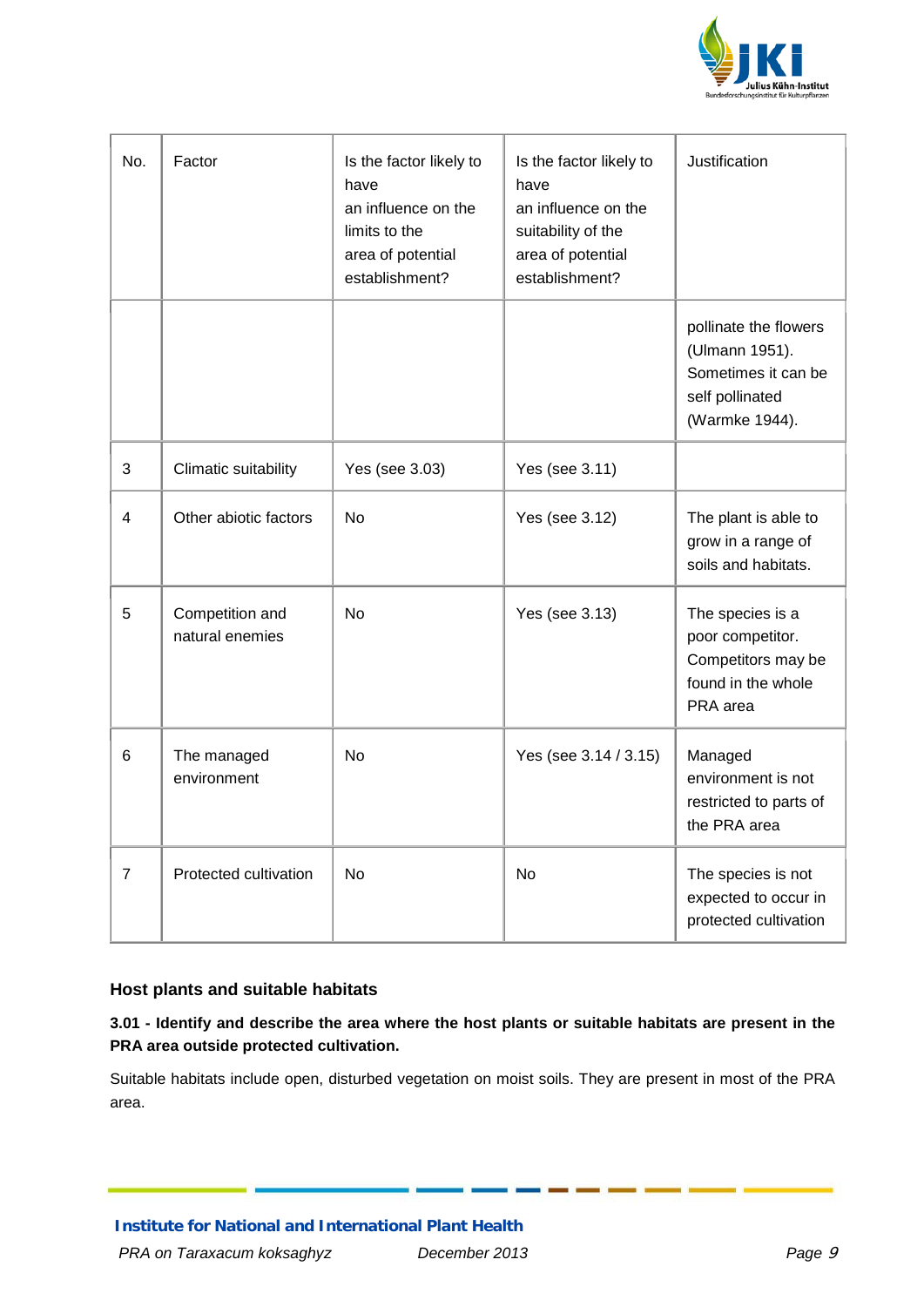

# **Alternate hosts and other essential species Climatic suitability**

# **3.03 - Does all the area identified as being suitable for establishment in previous question(s) have a suitable climate for establishment?**

Yes (Based on the area assessed as being suitable for establishment in previous questions, identify and describe the area where the climate is similar to that in the pest's current area of distribution. Describe how this affects the area identified where hosts, suitable habitats and other essential species are present.)

In the native range the climate is continental with cold winters and hot summers (Ulmann 1951), in spring the daily variation of temperatures can be large with night temperature of 0-4°C and day temperatures of 30-50°C. Precipitation averages 250-300 mm annually, with dry summers. The plant grows best when the soil in spring is wet from melting snows.

In NE-Germany these conditions are met over most of the area. Temperatures and precipitation are less extreme than in the native range. In dryer parts of NE-Germany, spring moisture may limit the growth of the species.

# **Other abiotic factors Competition and natural enemies The managed environment Protected Cultivation**

**3.08 - By combining the cumulative responses to previous questions with the response to question 3.07, identify the part of the PRA area where the presence of host plants or suitable habitats and other factors favour the establishment of the pest.**

NE-Germany with the possible exception of the driest parts.

### **Host plants and suitable habitats**

**3.09 - How likely is the distribution of hosts or suitable habitats in the area of potential establishment to favour establishment?**

likely

Level of uncertainty: medium

Open disturbed vegetation occurs in large extents in NE-Germany.

# **Alternate hosts and other essential species Climatic suitability**

**3.11 - Based on the area of potential establishment already identified, how similar are the climatic conditions that would affect pest establishment to those in the current area of distribution?**

largely similar

Level of uncertainty: low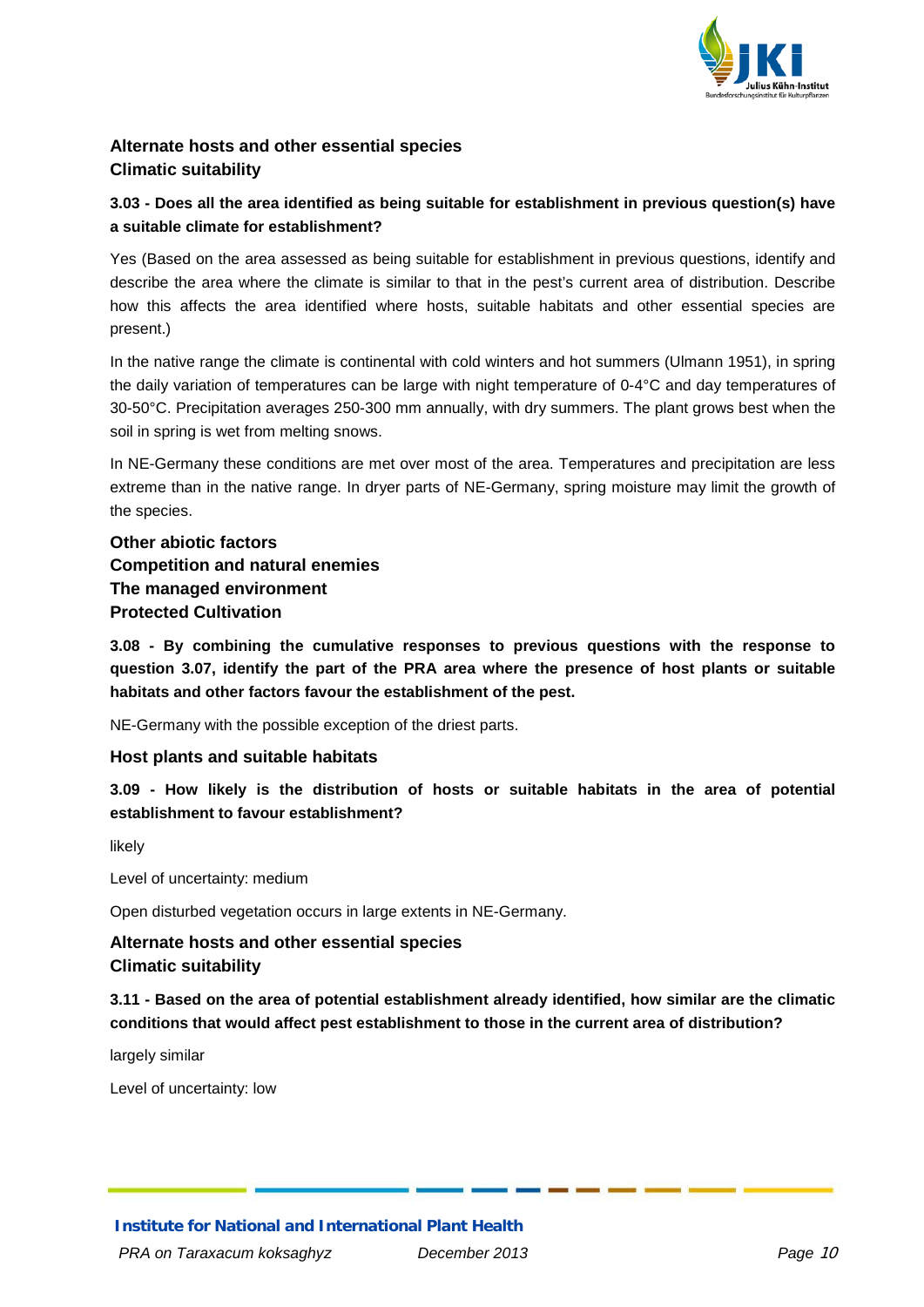

In the native range, the plant occurs at high elevations (1800 - 2000 m) in Kazakhstan, Kyrgysztan and W, China. It has been successfully cultivated in many countries with different climates and has escaped cultivation in several. They include Austria, Germany, Finland, USA, Australia.

#### **Other abiotic factors**

# **3.12 - Based on the area suitable for establishment already identified, how similar are other abiotic factors that would affect pest establishment to those in the current area of distribution?**

largely similar

Level of uncertainty: low

The species is described as highly adaptable to soil types (Whaley 1944).

#### **Competition and natural enemies**

**3.13 - Based on the area suitable for establishment already identified, how likely is it that establishment will occur despite competition from existing species, and/or despite natural enemies already present?**

unlikely

Level of uncertainty: high

Little information is available on the species' behaviour in its non-native range. However in E. Asia it is said to invade cultivated fields (Krotkov 1945). It may occur in sparse vegetation with little competition. However, establishment outside cultivation has not been observed in many countries where it has been planted.

#### **The managed environment**

# **3.14 - How favourable for establishment is the managed environment in the area of potential establishment?**

moderately favourable

Level of uncertainty: medium

From guidance:

The time of the year that the relevant crop is grown and its phenology are congruent with the life cycle of the pest

The relevant crop is grown under protected conditions

The crop are cultivated in monoculture (or the hosts are perennial plants)

Soil preparation has no influence on the establishment of the pest

The method or type of planting has no influence on the establishment of the pest

Other practice(s) has (have) no influence on the establishment

Not relevant

The time or method of harvest has no influence on the establishment of the pest

Not relevant

**Institute for National and International Plant Health**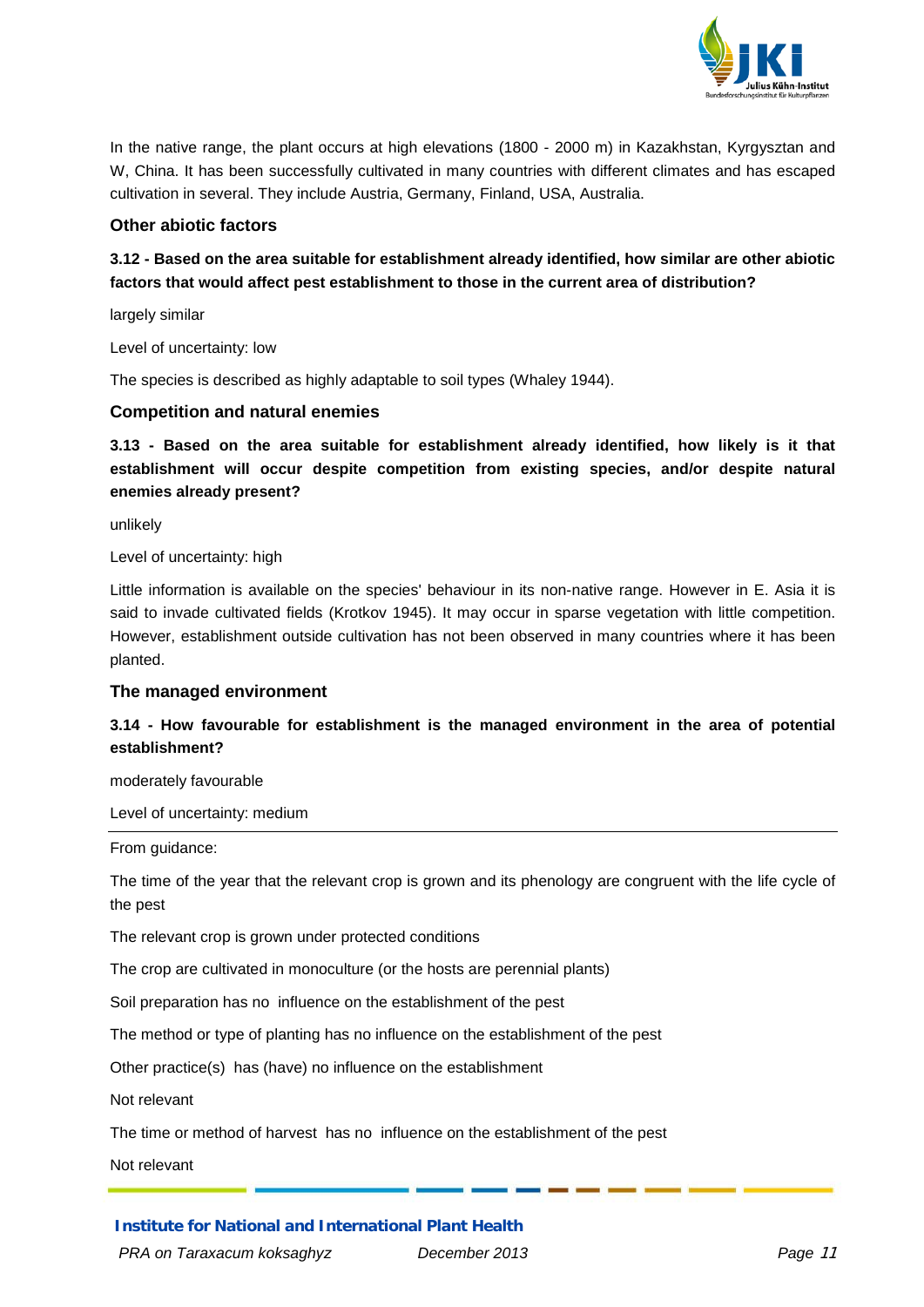

artificial fire regimes have no influence establishment of the pest

construction activities and management road sides have no influence on pest establishment

The pest is not a pest plant or management of water courses has no influence the establishment of the pest plant

#### **3.15 - How likely is the pest to establish despite existing pest management practice?**

moderately likely

Level of uncertainty: high

Weed management may hinder it from invading agricultural fields. But invasion into ruderal vegetation is also possible.

#### **Protected Cultivation**

### **3.17 - How likely are the reproductive strategy of the pest and the duration of its life cycle to aid establishment?**

very likely

Level of uncertainty: low

The species behaves as a perennial in its natural range but can be grown as an annual or biennial. Flowering may begin after 60 - 70 days from sowing (Krotkov 1945).

#### **3.18 - Is the pest highly adaptable?**

Yes, highly or very highly adaptable

Level of uncertainty: low

The plant is reported to be adaptable to different soil types and can occur in different growth forms (annual, perennial, biennual).

**3.19 - How widely has the pest established in new areas outside its original area of distribution? (specify the instances, if possible; note that if the original area is not known, answer the question only based on the countries/continents where it is known to occur)**

widely

Level of uncertainty: medium

The plant is supposed to be established in Australia (Tasmania) and Europe (CFIA 2011).

#### **3.20 - The overall probability of establishment should be described.**

low

Level of uncertainty: high

The plant has naturalized outside its native range but in many countries where it has been planted establishment in the wild was not reported.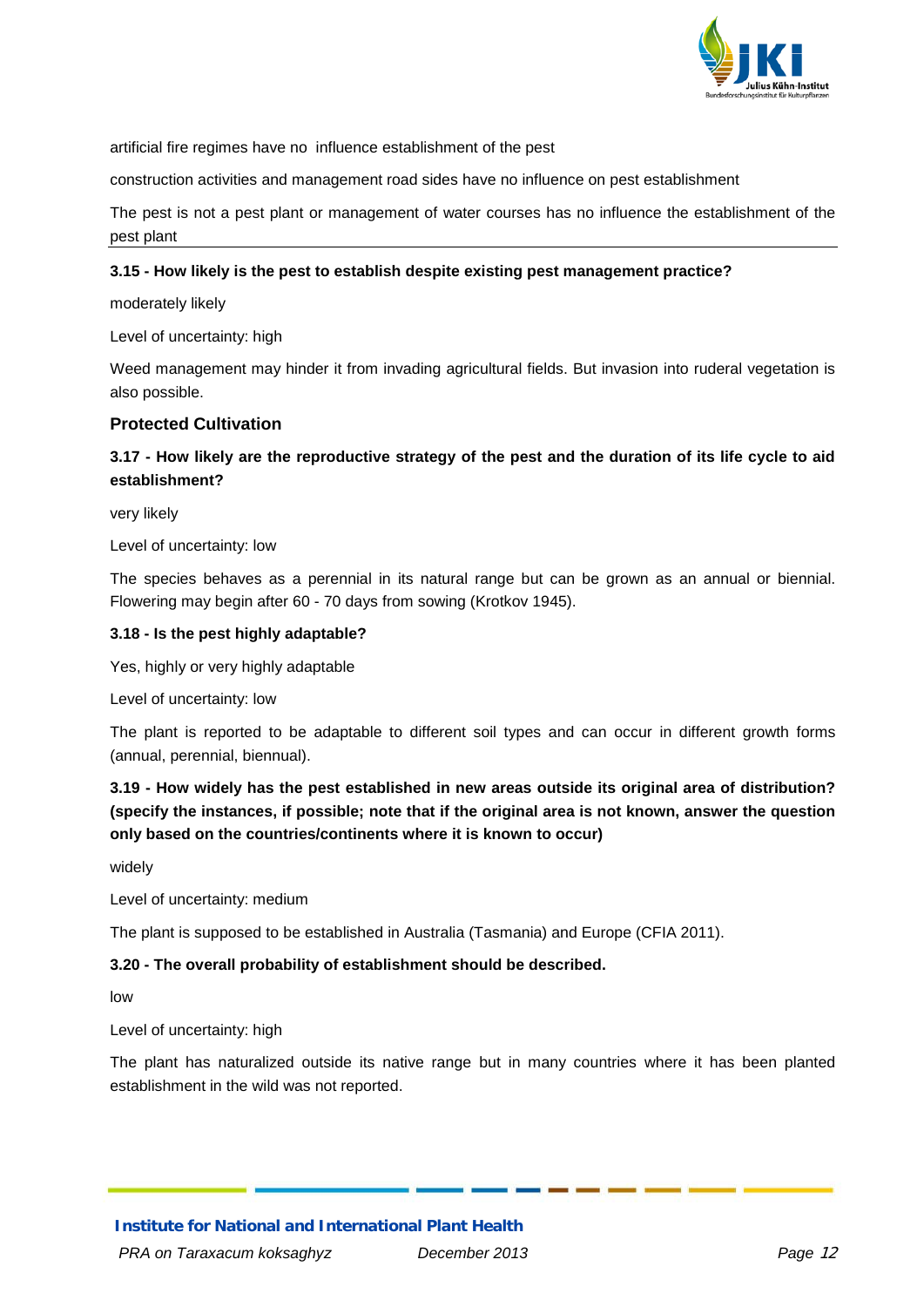

### <span id="page-12-0"></span>**Stage 2: Pest Risk Assessment Section B: Conclusion of introduction**

#### **c1 - Conclusion on the probability of introduction.**

While entry is very likely because of plans to cultivate the plant for rubber production, chances for establishment outside of cultivation are more difficult to estimate. There are reports on establishment of the species in several countries, however, no populations seem to exist in Germany, even after a period of its cultivation in the 1940s.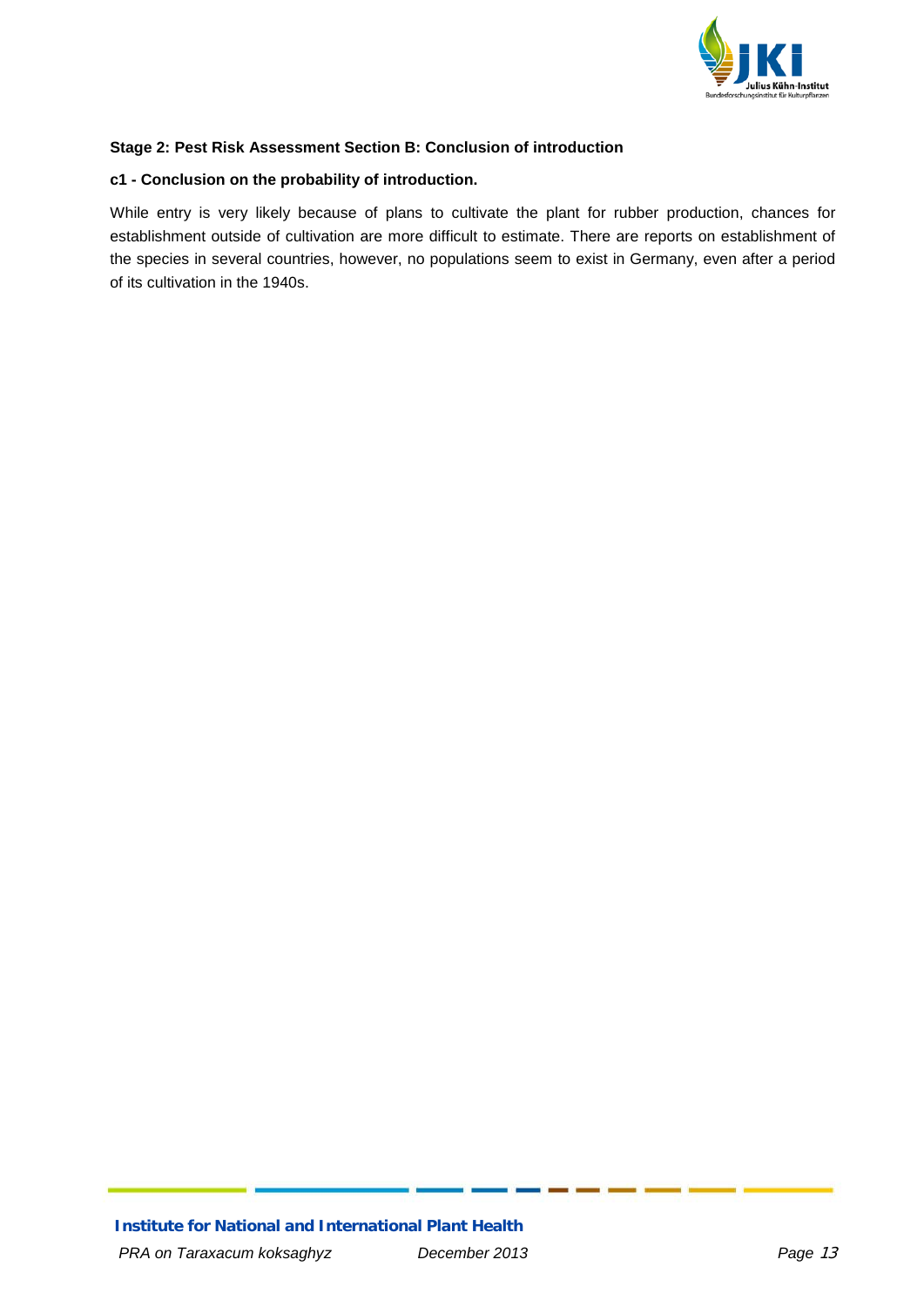

#### <span id="page-13-0"></span>**Stage 2: Pest Risk Assessment Section B: Probability of spread**

**Spread is defined as the expansion of the geographical distribution of a pest within an area. Spread potential is an important element in determining how quickly impact is expressed and how readily a pest can be contained. In the case of intentionally imported plants, the assessment of spread concerns spread from the intended habitat or the intended use to an unintended habitat, where the pest may establish. Further spread may then occur to other unintended habitats. The nature and extent of the intended habitat and the nature and amount of the intended use in that habitat will also influence the probability of spread. Some pests may not have injurious effects on plants immediately after they establish, and in particular may only spread after a certain time. In assessing the probability of spread, this should be considered, based on evidence of such behaviour.**

**In the PRATIQUE project, spread modules have been investigated. To decide whether it is appropriate to try to use these modules, please follow this link "** quantitative spread module **" (only available when online)**

#### **4.01 - What is the most likely rate of spread by natural means (in the PRA area)?**

low rate of spread

Level of uncertainty: medium

Dispersal over more than 1km per year seems unlikely, even though the seeds are wind-dispersed.

#### **4.02 - What is the most likely rate of spread by human assistance (in the PRA area)?**

high rate of spread

Level of uncertainty: high

The pathway is the deliberate movement of the plant for planting. Its frequency cannot now be estimated.

#### **4.03 - Describe the overall rate of spread**

high rate of spread

Level of uncertainty: high

As stated in the section on human mediated dispersal.

### **4.04 - What is your best estimate of the time needed for the pest to reach its maximum extent in the PRA area?**

Level of uncertainty: high

This cannot be estimated since the spread will mainly depend on the use of the plant in agriculture.

**4.05 - Based on your responses to questions 4.01, 4.02, and 4.04 while taking into account any current presence of the pest, what proportion of the area of potential establishment do you expect to have been invaded by the organism after 5 years?**

Level of uncertainty: medium

It is estimated that within 5 years the use of the plant in agriculture will not be copious and the area with the plant will be very small.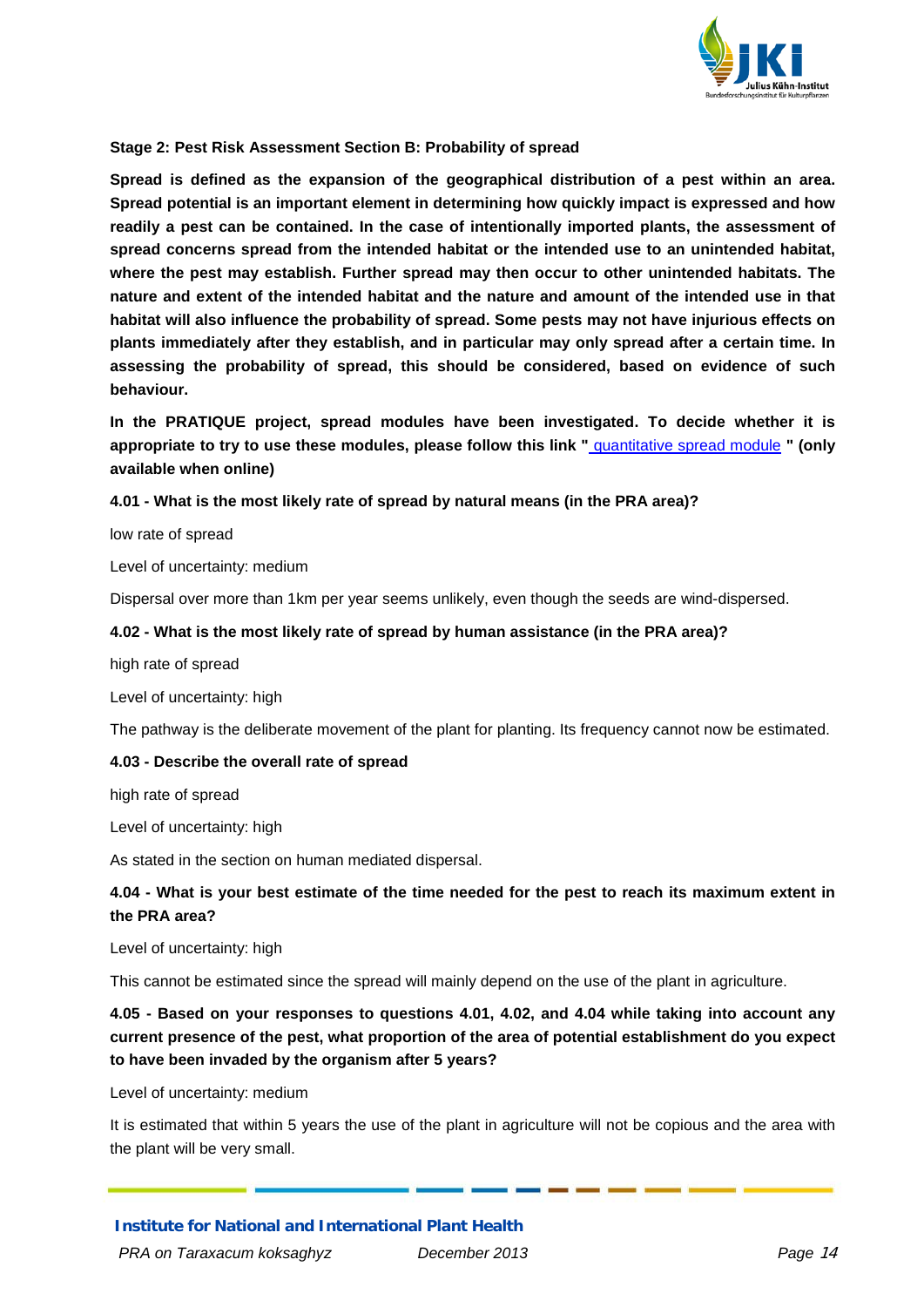

<span id="page-14-0"></span>**Stage 2: Pest Risk Assessment Section B: Eradication, containment of the pest and transient populations**

**5.01 - Based on its biological characteristics, how likely is it that the pest could survive eradication programmes in the area of potential establishment?**

moderately likely

Level of uncertainty: medium

The species seems a poor competitor and is sensitive to weed management in fields where it is cultivated (Jacobson 1952).

**5.02 - Based on its biological characteristics, how likely is it that the pest will not be contained in case of an outbreak within the PRA area ?**

moderately likely

Level of uncertainty: medium

see above

**5.03 - Are transient populations likely to occur in the PRA area through natural migration or entry through man's activities (including intentional release into the environment) or spread from established populations?** 

Yes

Level of uncertainty: low

Spread from cultivated populations is very likely.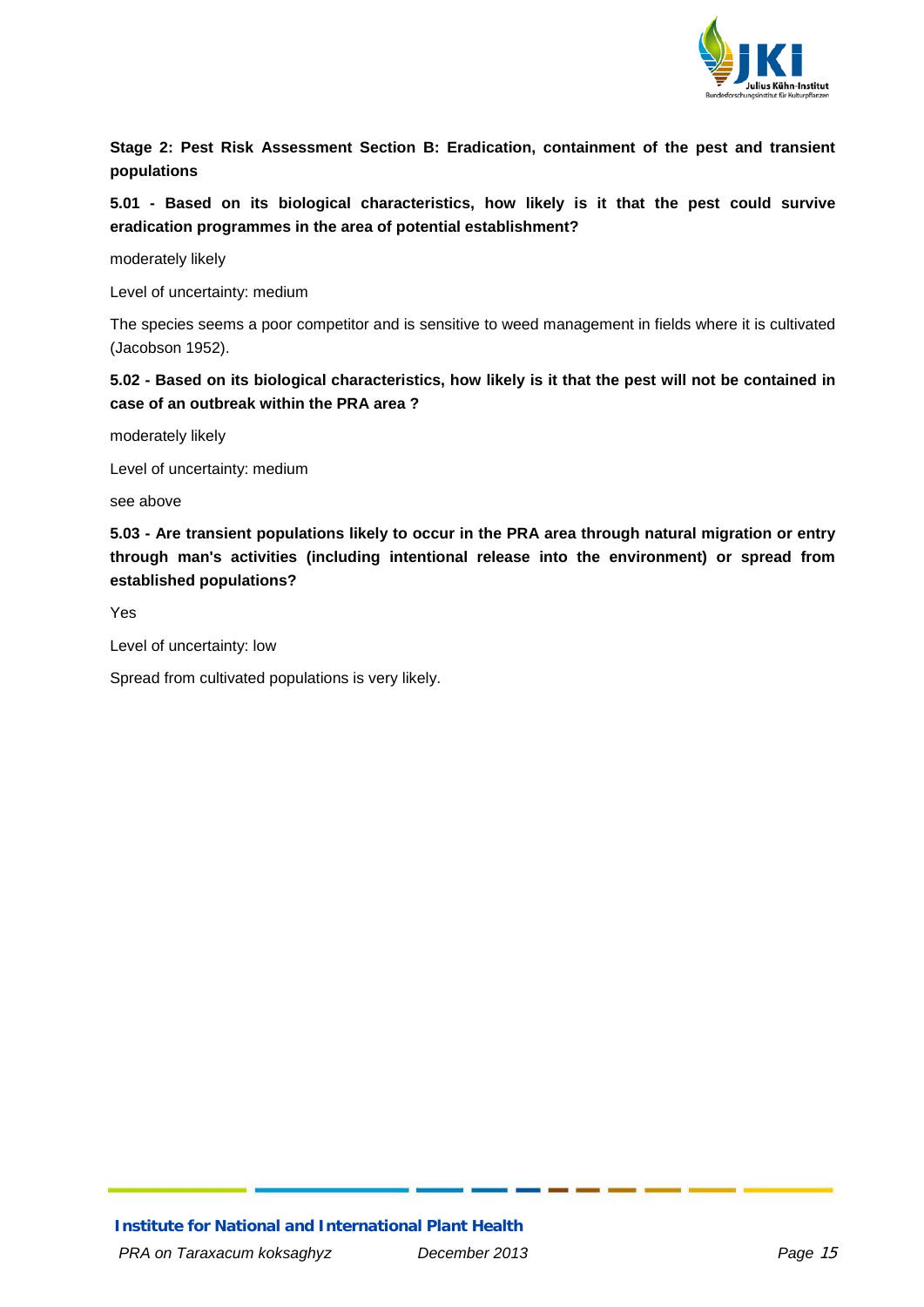

#### <span id="page-15-0"></span>**Stage 2: Pest Risk Assessment Section B: Assessment of potential economic consequences**

# **6.01 - How great a negative effect does the pest have on crop yield and/or quality of cultivated plants or on control costs within its current area of distribution?**

minimal

Level of uncertainty: medium

In its native range, the plant is known to occur as a minor weed in agricultural fields (Krotkov 1945).

# **6.02 - How great a negative effect is the pest likely to have on crop yield and/or quality of cultivated plants in the PRA area without any control measures?**

minimal

Level of uncertainty: medium

The plant is not known as a weed in agriculture.

**6.03 - How great a negative effect is the pest likely to have on yield and/or quality of cultivated plants in the PRA area without any additional control measures?**

minimal

Level of uncertainty: medium

see above

**6.04 - How great a negative effect is the pest likely to have on yield and/or quality of cultivated plants in the PRA area when all potential measures legally available to the producer are applied, without phytosanitary measures?**

minimal

Level of uncertainty: medium

see above

**6.05 - How great an increase in production costs (including control costs) is likely to be caused by the pest in the PRA area in the absence of phytosanitary measures?**

minimal

Level of uncertainty: medium

see above

**6.06 - Based on the total market, i.e. the size of the domestic market plus any export market, for the plants and plant product(s) at risk, what will be the likely impact of a loss in export markets, e.g. as a result of trading partners imposing export bans from the PRA area?**

minimal

Level of uncertainty: medium

see above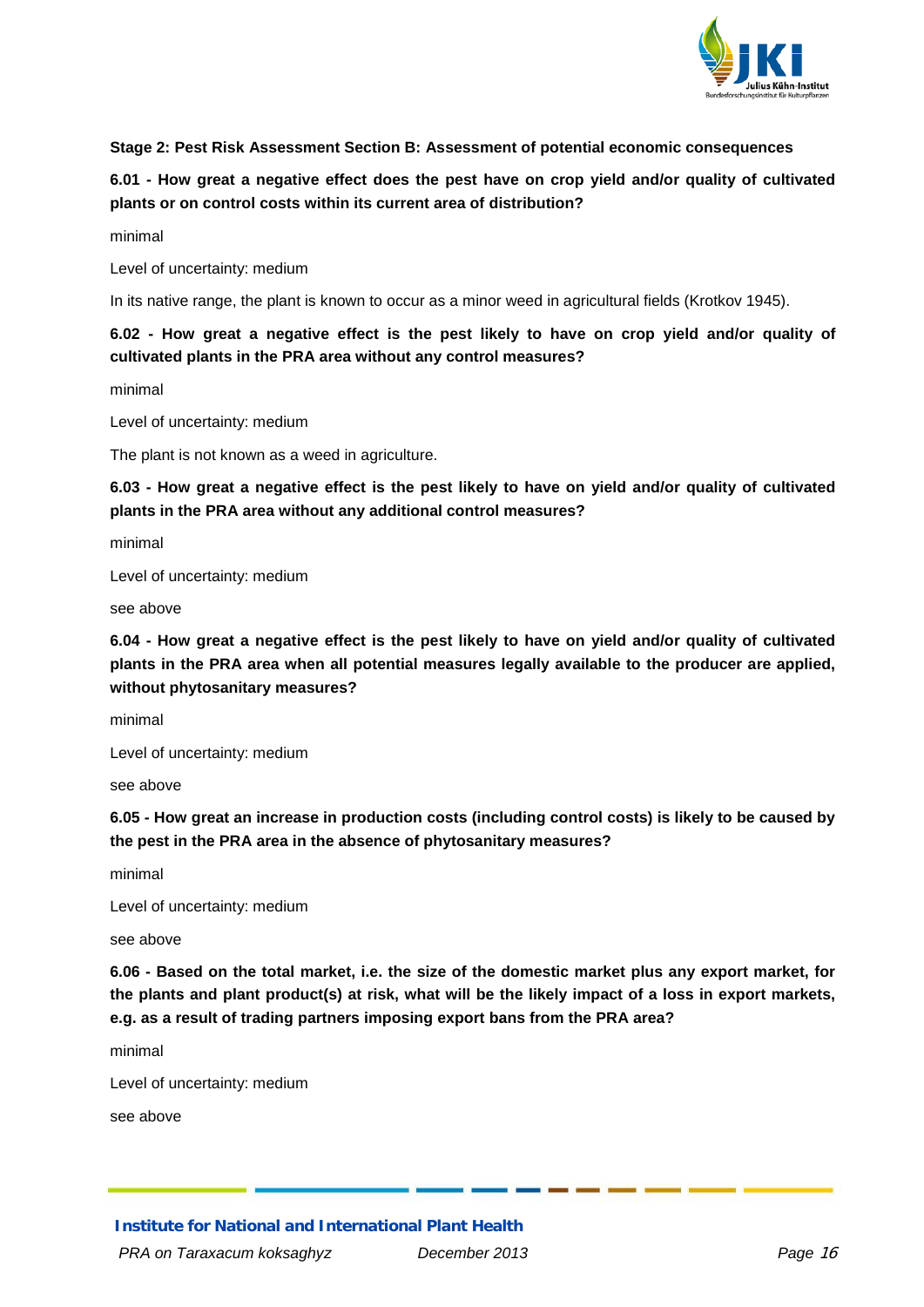

#### **6.07 - To what extent will direct impacts be borne by producers?**

minimal extent

Level of uncertainty: medium

see above

**In this section, the different questions will help the assess or to rate the environmental impact within the current area of distribution of the pest (Q6.08).**

**This information is used as an indicator for determining the potential environmental impact in the PRA area (Q6.09).**

**6.08.0A - Do you consider that the question on the environmental impact caused by the pest within its current area of invasion can be answered? (Read the note)**

No but information is available for the native area of the plant

# **6.08 - How important is the environmental impact caused by the pest within its current area of invasion?**

Minor

Level of uncertainty: medium

The species can invade agricultural fields in its native area but the impacts were not quantified. Impacts of the species in the trial plantations in many European, Asian and North American countries have not been reported. It can be assumed that the plant does not pose a large risk of damaging other plants (cf. CFIA 2011).

#### Negative impact on native biodiversity

*Note*: **The word "native" in "native species" or "native biodiversity" throughout Questions 6.08 and 6.09 should be understood in a broad sense, i.e. it should also include species that have been naturalised for centuries and that play an important role in the ecosystems or local cultural heritage, such as walnut (***Juglans***) or chestnut (***Castanea***) in Europe. The assessor may also include other, more recently introduced beneficial organisms such as exotic plants that play a role in ecosystem services, e.g. plants used against erosion.**

# **6.08.01 - To what extent does the plant cause a decline in native species populations and changes in communities of native species?**

Low extent

Level of uncertainty: medium

Not reported and not expected.

#### **6.08.02 - To what extent does the plant hybridize with native species?**

Medium extent

Level of uncertainty: high

In the genus *Taraxacum* species with different chromosome numbers and with different types of sexuality occur. Hybrids between species can be fertile, in particular those between sexual species with the same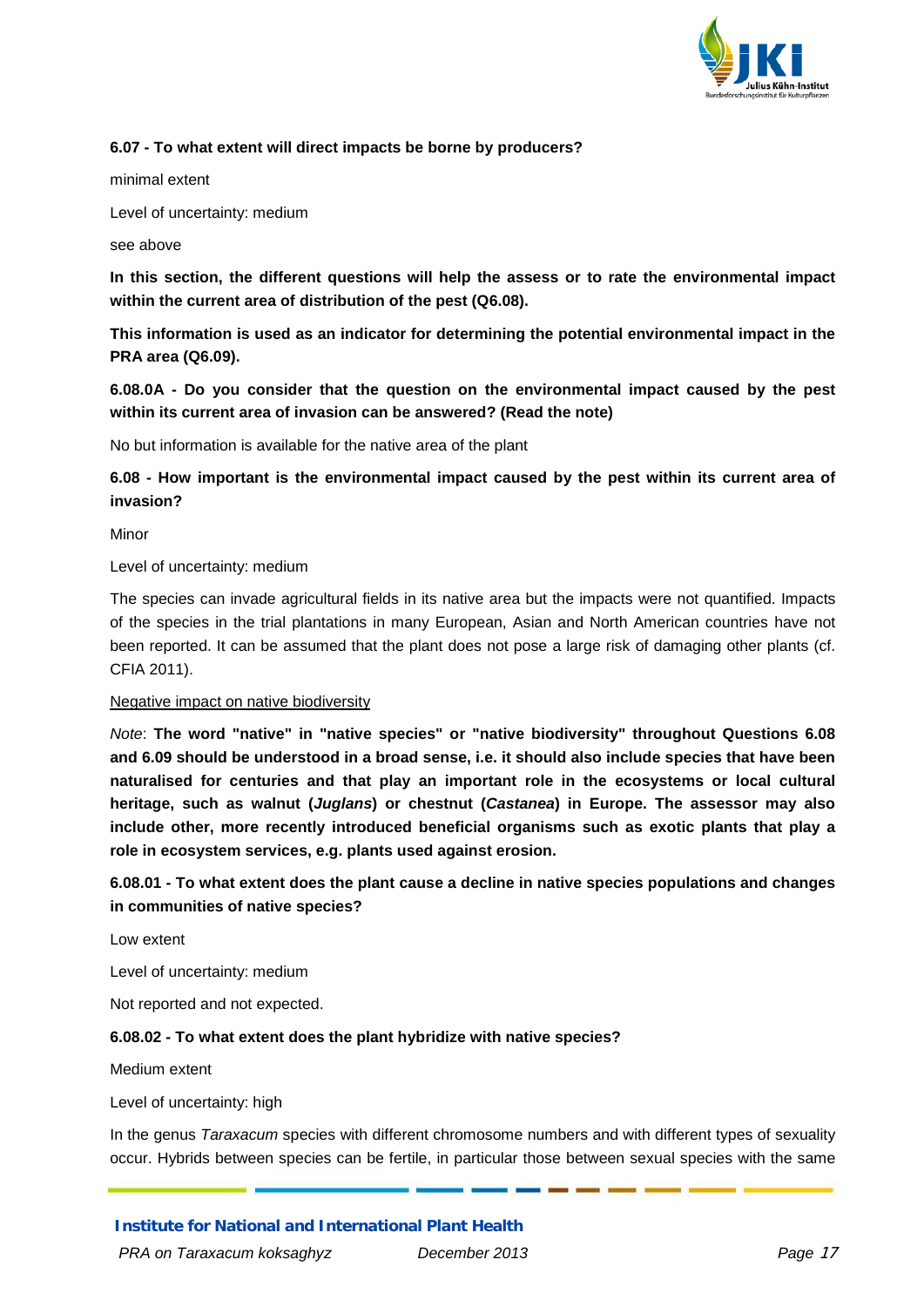

ploidy level (Richards 1970). In western and boreal Europe mainly apomictic species of *Taraxacum* occur, in Asia and the Mediterranean there are mostly sexual species (Richards 1970). Hybrids between diploid sexual species and triploid apomictic species were generally less fertile but viable seed set was possible (Tas & van Dyke 1999). Hybrids with *T. offinale* were reported to be male sterile (Malecka 1971).

Hybridization can result in 2 types of threat: a) a new genotype may develop that is superior in competition than its parent species through heterosis (eg, *Fallopia* x *bohemica* is a better competitor than its parents). In apomictic species of *Taraxacum*, a rare event of receiving alien pollen may at once lead to a new apomictic taxon (cf. Uhlemann 2002).

b) Introgression of genes into a native species may lead a contamination of the native's gene pool with unknown effects (e.g., bluebells, *Hyacinthoides nonscripta*). The impact may be bigger in threatened or rare species that may lose their adaptation to specific ecological conditions. Chances to predict the severity of this threat depend on the knowledge of potential partners.

Alteration of ecosystem patterns and processes

**6.08.03 - To what extent does the plant cause physical modifications of habitats (e.g. changes to the hydrology, significant increase of water turbidity, light interception, alteration of river banks, changes in fire regime, etc.)?**

Low extent

Level of uncertainty: medium

Not reported and not expected due to the small size of the plant.

**6.08.04 - To what extent does the plant cause changes to nutrient cycling and availability (e.g. significant changes in nutrient pools in topsoils or in water)?**

Low extent

Level of uncertainty: medium

Not reported and not expected due to the small size and low densisties of the plant.

**6.08.05 - To what extent does the plant cause modifications of natural successions (e.g. acceleration or temporary freezing of successions)?**

Low extent

Level of uncertainty: medium

Not reported and not expected due to the low competitive ability.

**6.08.06 - To what extent does the plant disrupt trophic and mutualistic interactions (e.g. through the alteration of pollinator visitations - leading to a decrease in the reproductive success of native species-, allelopathic interactions, strong reduction of phytophagous or saprophagous communities, etc.)?**

Low extent

Level of uncertainty: medium

Not reported and not expected due to the small size of the plant.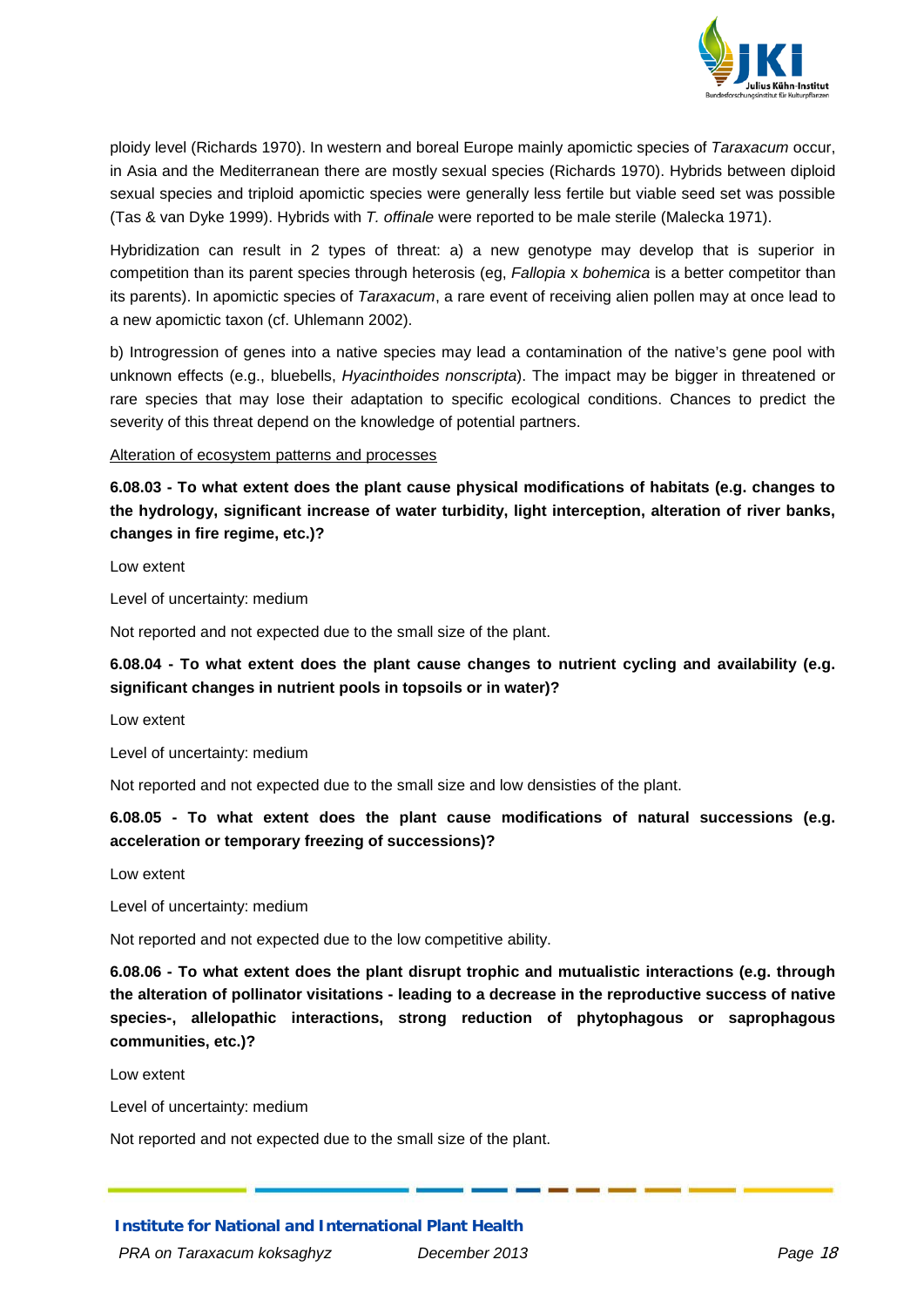

#### Conservation impacts

# **6.08.07 - To what extent does the plant occur in habitats of high conservation value (includes all officially protected nature conservation habitats)?**

Medium extent

Level of uncertainty: medium

The plant generally occurs in open vegetation and may invade dry grasslands of some conservation value.

**6.08.08 - To what extent does the plant threaten rare or vulnerable species (includes all species classified as rare, vulnerable or endangered in official national or regional lists within the PRA area)?**

Low extent

Level of uncertainty: medium

Threat has not been observed and is not likely to occur due to small size and low competitive ability.

**6.09.0a - Taking into account the responses to the relevant questions (on hosts and habitats, climatic conditions, abiotic factors, management methods) in the establishment section, are the conditions in the PRA area sufficiently similar to those in the area of invasion to expect a similar level of impact?**

yes

Level of uncertainty: medium

Vegetation is relatively similar so the impacts are expected to be similar, too.

**6.09.0b - Does the same native species or community, or the same threatened ecosystem services, occur in the PRA area and, if not, is it known whether the native species or communities, or ecosystem service in the PRA area are similarly and significantly susceptible?**

yes

Level of uncertainty: medium

see above

**6.09 - How important is the environmental impact likely to be in the PRA area?** 

Moderate

Level of uncertainty: medium

The competitive ability of the species is not well known. However, given the trial plantations in many European, Asian and North American countries and the lack of reports of the species becoming invasive, it can be assumed that the plant does not pose a large risk of damaging other plants (cf. CFIA 2011).

A risk lies in the hybridization with other *Taraxacum* species: Hybridization within *Taraxacum* is known to occur. Many *Taraxacum* species exist in the German Flora, some of which are threatened, rare or endangered (e.g. LfU 2010).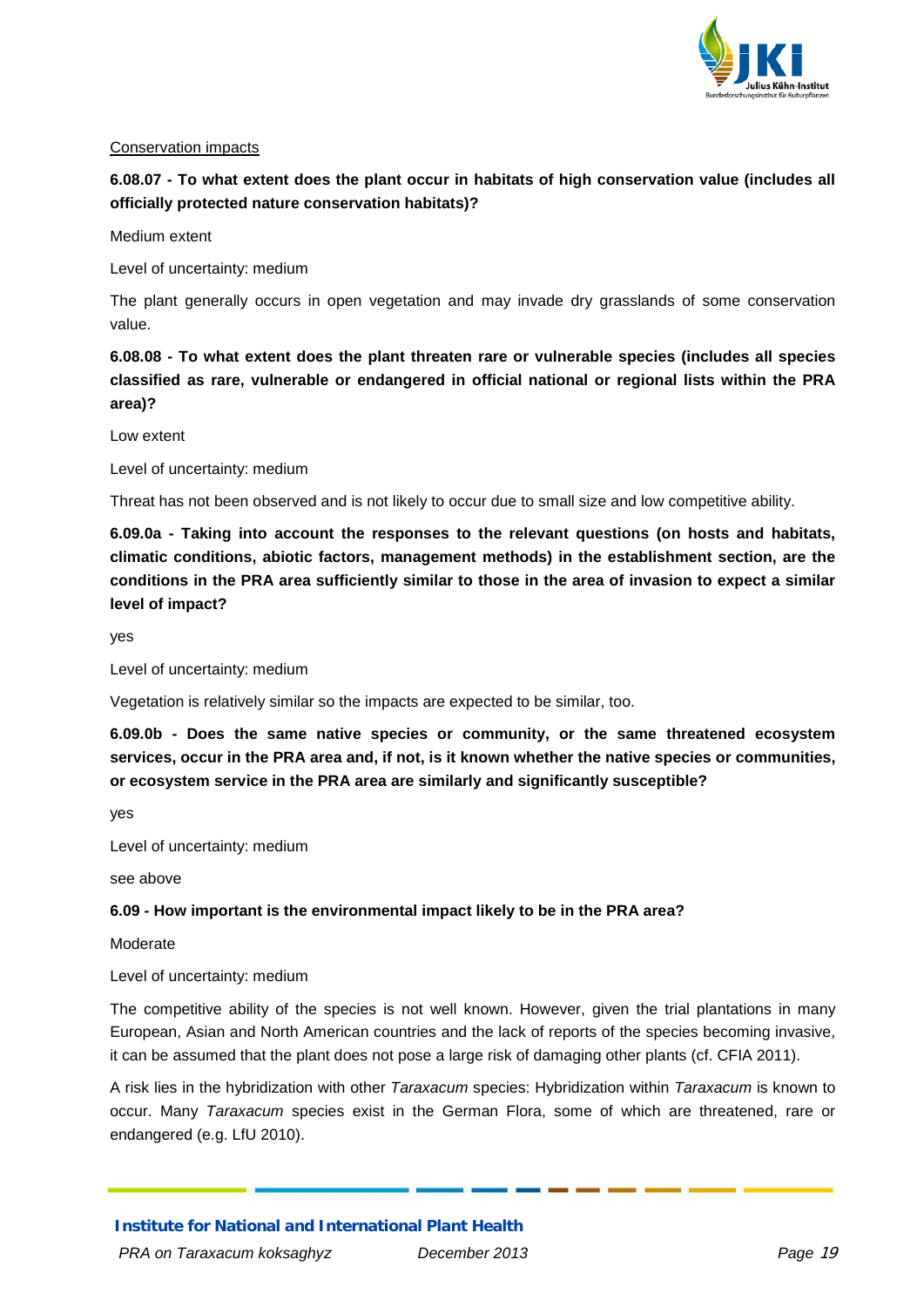

#### **6.10 - How important is social damage caused by the pest within its current area of distribution?**

minimal

Level of uncertainty: medium

No social damage is reported or expected.

#### **6.11 - How important is the social damage likely to be in the PRA area?**

minimal

Level of uncertainty: medium

No social damage is reported or expected.

## **6.12 - To what extent is the pest likely to disrupt existing biological or integrated systems for control of other pests?**

minimal

Level of uncertainty: low

None expected.

#### **6.13 - How great an increase in other costs resulting from introduction is likely to occur?**

minimal

Level of uncertainty: low

None expected.

**6.14 - How great an increase in the economic impact of other pests is likely to occur if the pest can act as a vector or host for these pests or if genetic traits can be carried to other species, modifying their genetic nature?**

minimal

Level of uncertainty: low

None expected.

#### **6.15a - Describe the overall economic impact (sensus stricto)**

minimal

Level of uncertainty: medium

see above

**6.15b - With reference to the area of potential establishment identified in Q3.08, identify the area which at highest risk from economic, environmental and social impacts. Summarize the impact and indicate how these may change in future.**

minor

Level of uncertainty: medium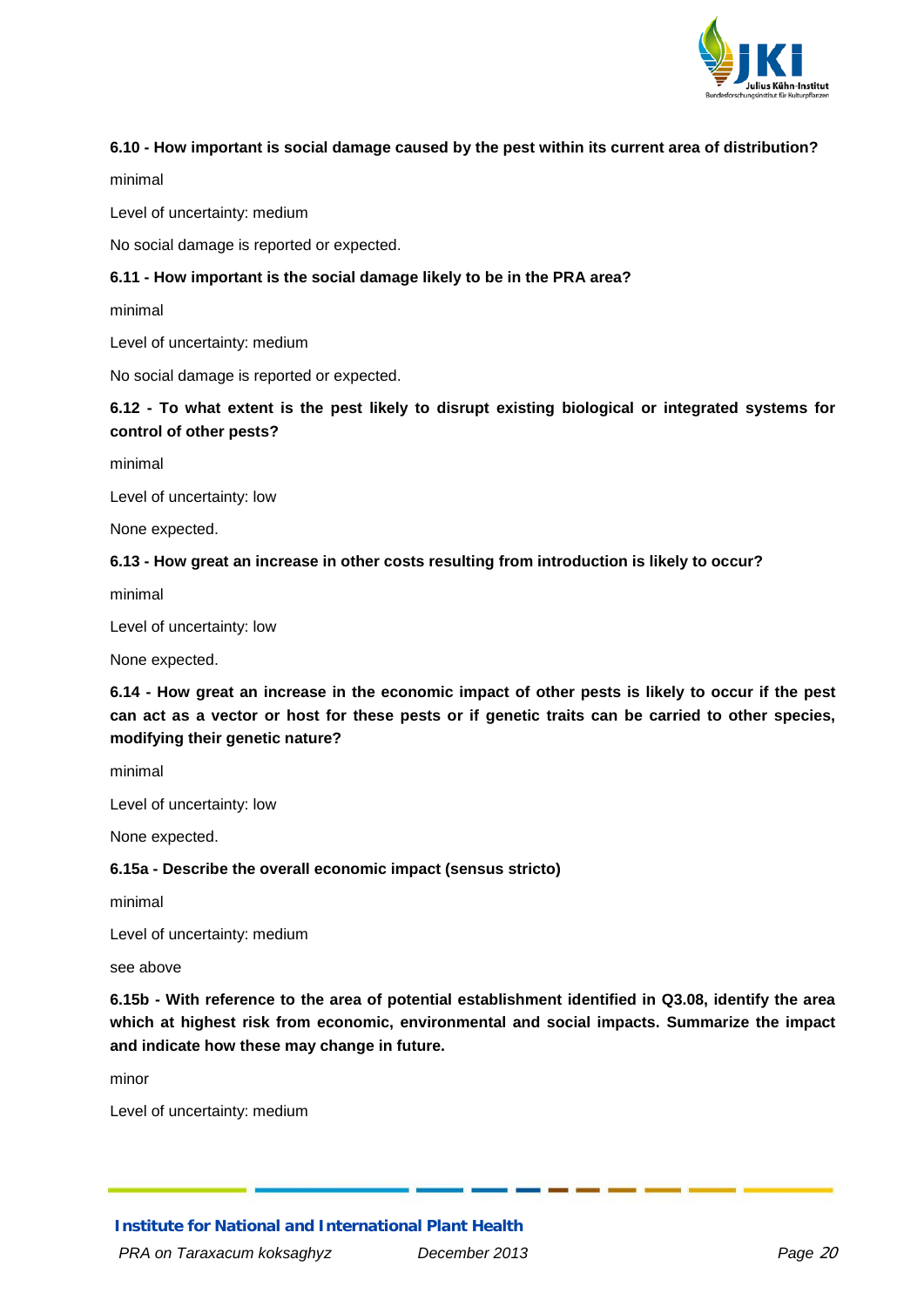

No impacts have been recorded. The plant is a week competitor. Some uncertainty lies in the fact that hybridization is possible but its impact cannot be estimated.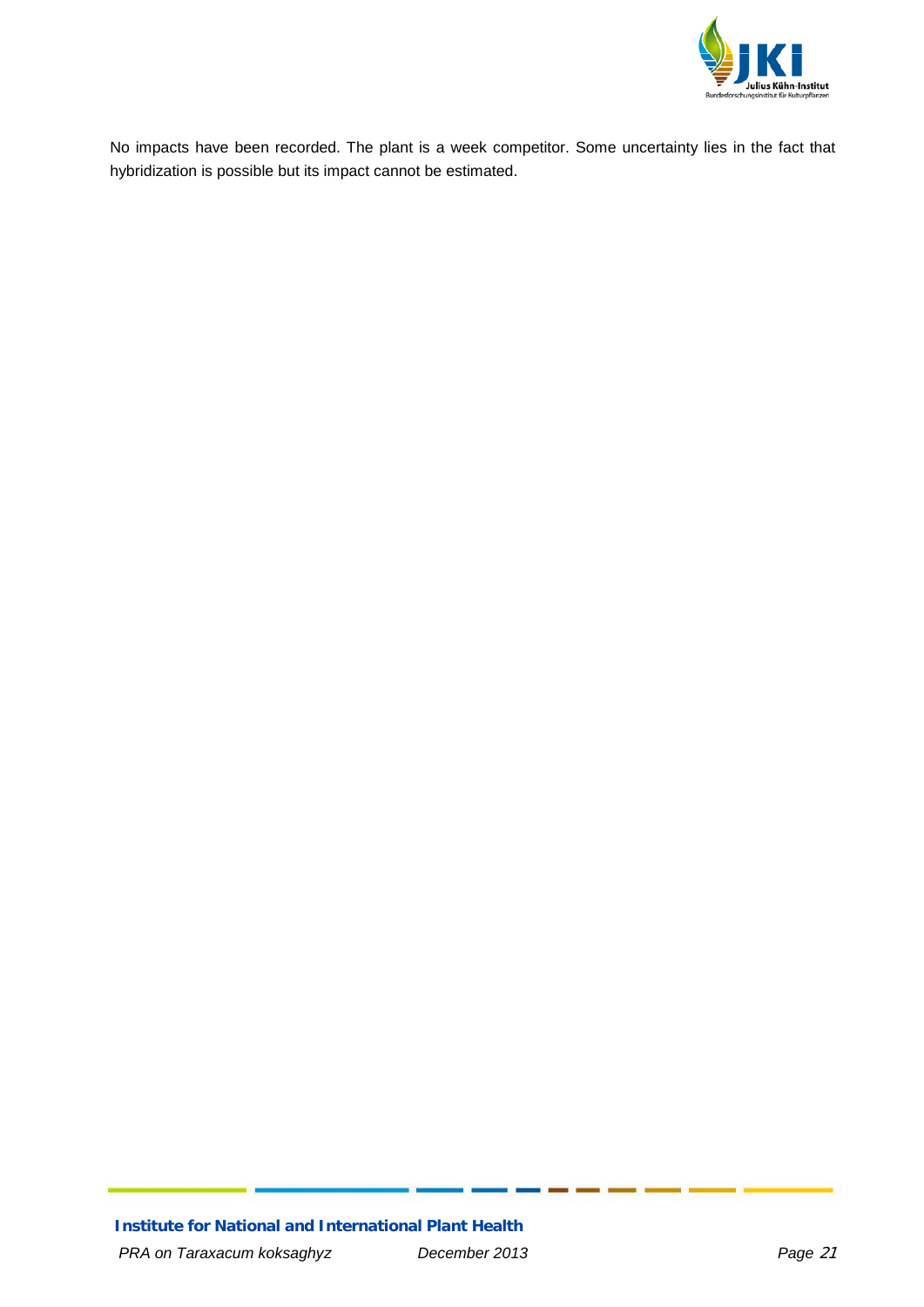

### <span id="page-21-0"></span>**Stage 2: Pest Risk Assessment Section B: Degree of uncertainty and Conclusion of the pest risk assessment**

#### **c2 - Degree of uncertainty : list sources of uncertainty**

Because of successful cultivation in different climates it seems likely with little uncertainty that the plant will be able to grow in the PRA area. There is also little uncertainty that spread of the wind-dispersed seeds will occur.

Medium uncertainty exists about the ability of the plant to establish outside of cultivation.

Hybridization is not likely to occur in NE-Germany, but can occur in other regions. Its effect cannot be estimated with certainty.

#### **c3 - Conclusion of the pest risk assessment**

The risk of the species invading in the PRA is minor. Even if the plant should establish and spread, its effects on native biodiversity and/or cultivated plants are assumed to be minor (cf. CFIA 2011). In addition, outbreaks may be controlled.

Hybridization with native plants of the genus *Taraxacum*, while difficult to predict specifically, is a potential major threat to these species and cannot be reversed. This threat is judged as negligible for the PRA area, since no sexually reproducing *Taraxacum* species are reported from the area. A monitoring is recommended to follow the fate of *Taraxacum* species in the vicinity of the plantations.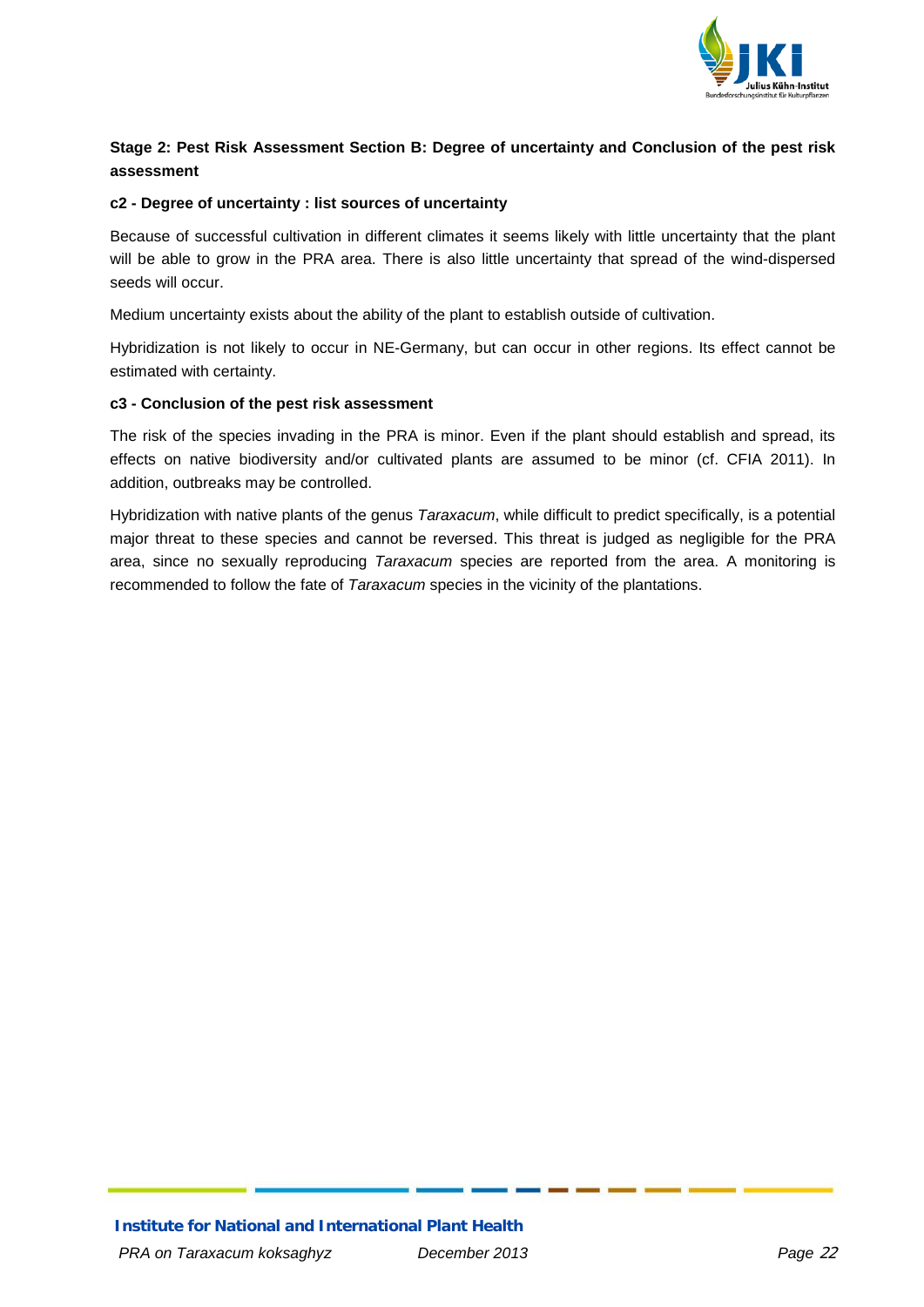

#### <span id="page-22-0"></span>**Stage 3: Pest Risk Management**

**A decision has to be made to determine whether the risk from any pest/pathway combination is an acceptable risk. This decision will be based on the relationship between the level of risk identified in the pest risk assessment stage (i.e. the combination of the probability of introduction and the potential economic impact) and the importance/desirability of the trade that carries the risk of introduction of the pest.** 

**7.01 - Is the risk identified in the Pest Risk Assessment stage for all pest/pathway combinations an acceptable risk?**

yes

see above

**7.02 - Is natural spread one of the pathways?**

no

#### **References**

- Brouillet L (2006): 37. *Taraxacum* F. H. Wiggers, Prim. Fl. Holsat. 56. 1780. In: Flora of North America Editorial Committee, eds. 1993+. Flora of North America North of Mexico. 16+ vols. New York and Oxford. http://www.efloras.org/florataxon.aspx?flora\_id=1&taxon\_id=132314
- Bayerisches Landesamt für Umwelt (2010): Merkblatt Artenschutz 22: Artengruppe Sumpf-Löwenzähne*Taraxacum* sect. Palustria (H. Lindb.) Dahlst. LfU, Augsburg. www.lfu.bayern.de
- Canadian Food Inspection Agency (CFIA). 2011. RMD-11-05: Pest Risk Management Decision Document for *Taraxacum koksaghyz* (Russian dandelion) in Canada. CFIA, Ottawa, ON.
- den Nijs H.C.M., Kirschner, J., Štĕpánek, J. & van der Hulst, A. (1990): Distribution of diploid sexual plants of *Taraxacum* sect. Ruderalia in east-Central Europe, with special reference to Czechoslovakia. – Plant Syst. Evol. 170: 71–84.
- Jacobson G (1952): Odlingstekniska försök med kautschukmaskros : resultat av försök med koksagys utförda av Statens jordbruksförsök under åren 1948-1951. Stockholm
- Javorsky, L (1944): Die neue Kautschukpflanze Kok-Sagys und ihr Anbau in Sowjet-Russland. Tropenpflanzer 47, 1, 38-50
- Jenniskens, M.P.J. (1984) Self-compatibility in diploid plants of *Taraxacum* section *Taraxacum*. Acta Bot. Neerl. 33, 155-164
- Kirschner J, Stepanek J, Cerny T, de Heer P, van Dijk PJ (2012): Available ex situ germplasm of the potential rubber crop *Taraxacum koksaghyz* belongs to a poor rubber producer, *T. brevicorniculatum* (Compositae–Crepidinae). Genetic Resources and Crop Evolution 60 (2): 455- 471
- Krotkov, G. 1945. A review of literature on *Taraxacum koksaghyz* Rod. The Botanical Review 11(8): 417- 461.